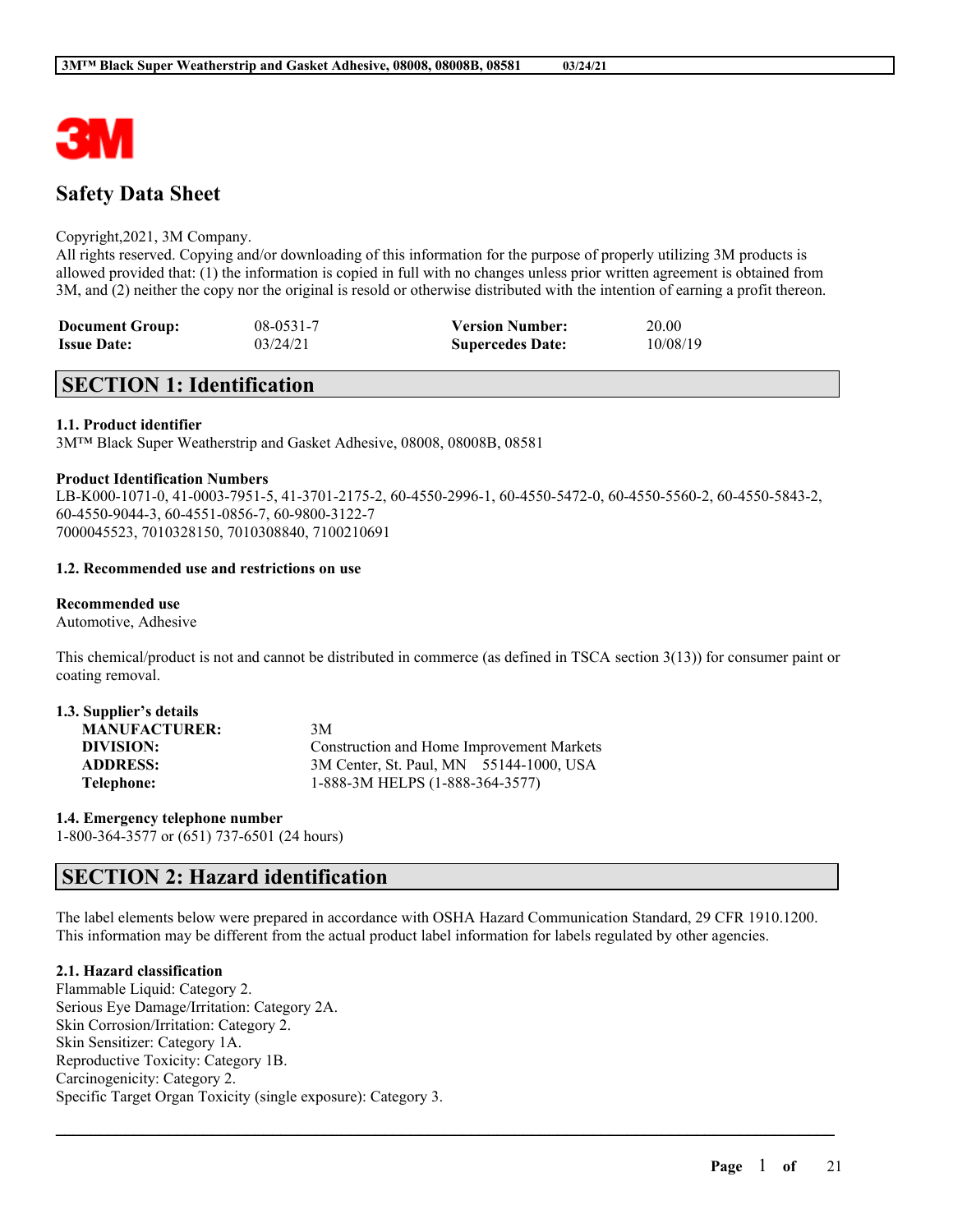Specific Target Organ Toxicity (repeated exposure): Category 1.

**2.2. Label elements Signal word** Danger

**Symbols** Flame | Exclamation mark | Health Hazard |

**Pictograms**



**Hazard Statements** Highly flammable liquid and vapor.

Causes serious eye irritation. Causes skin irritation. May cause an allergic skin reaction. May cause drowsiness or dizziness. May damage fertility or the unborn child. Suspected of causing cancer.

Causes damage to organs through prolonged or repeated exposure: nervous system | sensory organs |

### **Precautionary Statements**

**General:**

Keep out of reach of children.

### **Prevention:**

Obtain special instructions before use. Do not handle until all safety precautions have been read and understood. Keep away from heat/sparks/open flames/hot surfaces. - No smoking. Ground/bond container and receiving equipment. Use only non-sparking tools. Take precautionary measures against static discharge. Keep container tightly closed. Use explosion-proof electrical/ventilating/lighting equipment. Do not breathe dust/fume/gas/mist/vapors/spray. Use only outdoors or in a well-ventilated area. Wear protective gloves and eye/face protection. Do not eat, drink or smoke when using this product. Wash thoroughly after handling. Contaminated work clothing must not be allowed out of the workplace.

### **Response:**

IF INHALED: Remove person to fresh air and keep comfortable for breathing. IF ON SKIN (or hair): Take off immediately all contaminated clothing. Rinse skin with water/shower. IF IN EYES: Rinse cautiously with water for several minutes. Remove contact lenses, if present and easy to do. Continue rinsing.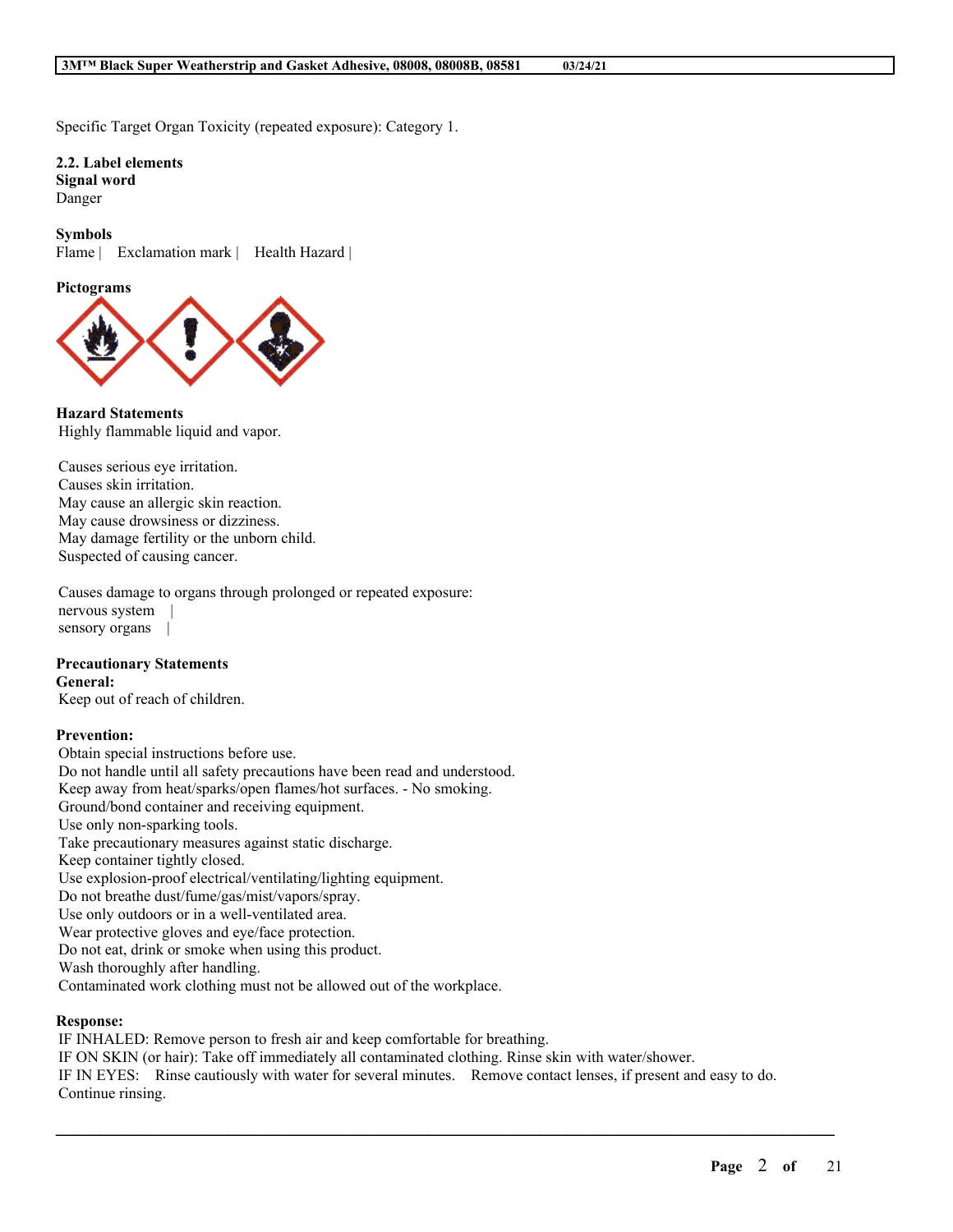If eye irritation persists: Get medical advice/attention. If skin irritation or rash occurs: Get medical advice/attention. Wash contaminated clothing before reuse. IF exposed or concerned: Get medical advice/attention. In case of fire: Use a fire fighting agent suitable for flammable liquids such as dry chemical or carbon dioxide to extinguish.

### **Storage:**

Store in a well-ventilated place. Keep cool. Keep container tightly closed. Store locked up.

### **Disposal:**

Dispose of contents/container in accordance with applicable local/regional/national/international regulations.

8% of the mixture consists of ingredients of unknown acute inhalation toxicity.

## **SECTION 3: Composition/information on ingredients**

| Ingredient                                 | <b>C.A.S. No.</b> | % by Wt                     |
|--------------------------------------------|-------------------|-----------------------------|
| Naphtha (petroleum), solvent-refined light | 64741-84-0        | $15 -$<br>40 Trade Secret * |
| Hexane                                     | $110 - 54 - 3$    | $7 -$<br>30 Trade Secret *  |
| Methyl Ethyl Ketone                        | 78-93-3           | $10 -$<br>30 Trade Secret * |
| Polychloroprene                            | 9010-98-4         | 30 Trade Secret *<br>$10 -$ |
| Phenolic Polymer, NJTS# 04499600-6305      | Trade Secret*     | 30 Trade Secret *<br>$10 -$ |
| Heptane                                    | 142-82-5          | 10 Trade Secret *<br>$1 -$  |
| Methylcyclopentane                         | $96 - 37 - 7$     | 10 Trade Secret *<br>$1 -$  |
| Toluene                                    | 108-88-3          | < 10 Trade Secret *         |
| Magnesium Oxide                            | 1309-48-4         | 7 Trade Secret *<br>$3 -$   |
| 2-Methylpentane                            | $107 - 83 - 5$    | 5 Trade Secret *<br>$1 -$   |
| 3-Methylpentane                            | $96 - 14 - 0$     | 5 Trade Secret *<br>$1 -$   |
| Cyclohexane                                | 110-82-7          | $\leq$ 5 Trade Secret $*$   |
| Carbon Black                               | 1333-86-4         | $0.1 - 1$ Trade Secret *    |
| Ethylbenzene                               | $100-41-4$        | 0.1 - 1 Trade Secret *      |
| Methyl isobutyl ketone                     | $108 - 10 - 1$    | $< 0.7$ Trade Secret $*$    |
| STYRENATED PHENOL                          | 61788-44-1        | $< 0.5$ Trade Secret $*$    |
| Benzene                                    | $71 - 43 - 2$     | $< 0.05$ Trade Secret $*$   |
| Formaldehyde                               | $50-00-0$         | $< 0.05$ Trade Secret $*$   |
| Methylene Chloride                         | $75-09-2$         | $< 0.001$ Trade Secret $*$  |

NJTS or NJTSRN: New Jersey Trade Secret Registry Number.

\*The specific chemical identity and/or exact percentage (concentration) of this composition has been withheld as a trade secret.

# **SECTION 4: First aid measures**

## **4.1. Description of first aid measures**

### **Inhalation:**

Remove person to fresh air. If you feel unwell, get medical attention.

### **Skin Contact:**

Immediately wash with soap and water. Remove contaminated clothing and wash before reuse. If signs/symptoms develop, get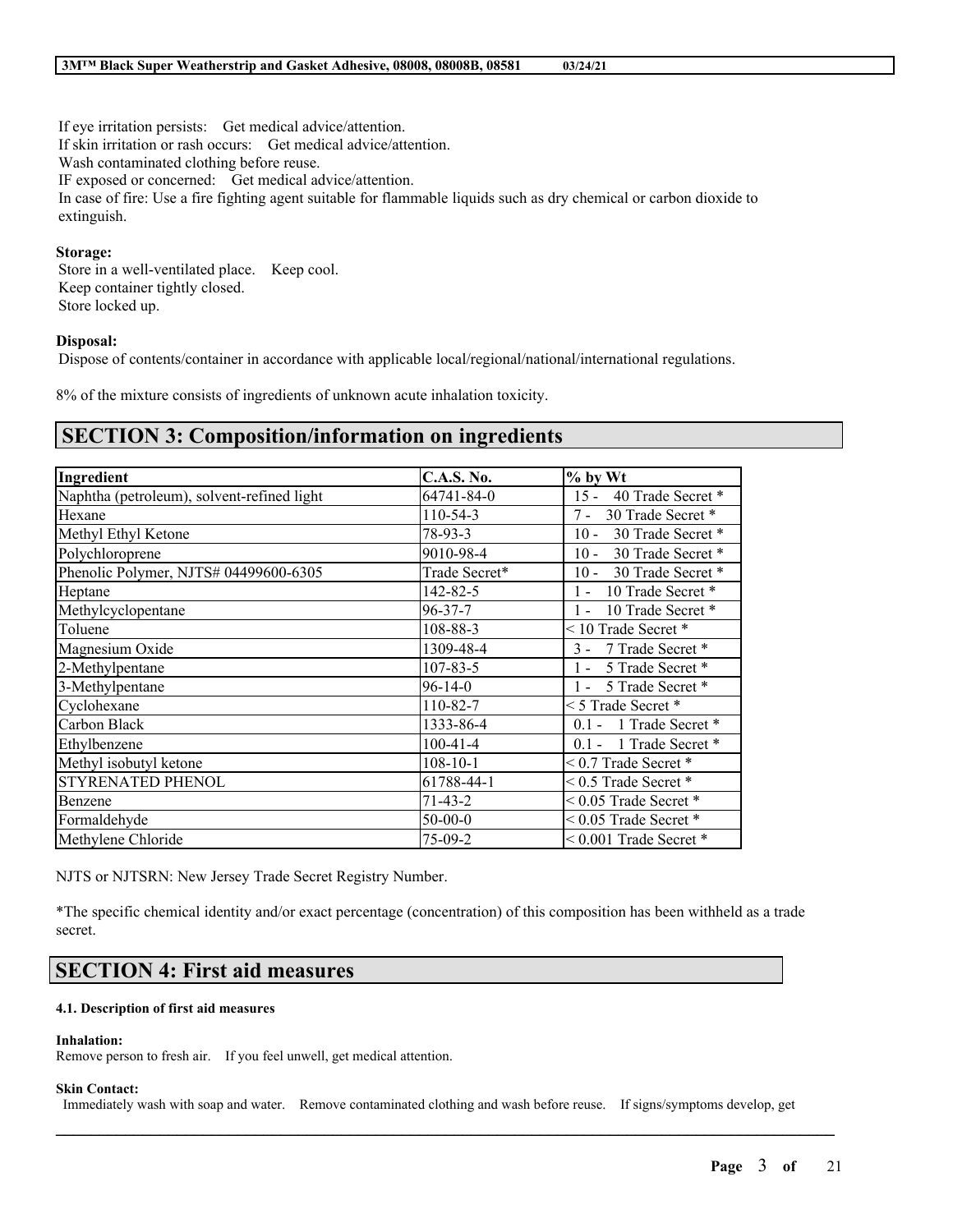medical attention.

#### **Eye Contact:**

Immediately flush with large amounts of water. Remove contact lenses if easy to do. Continue rinsing. Get medical attention.

#### **If Swallowed:**

Rinse mouth. If you feel unwell, get medical attention.

### **4.2. Most important symptoms and effects, both acute and delayed**

Allergic skin reaction (redness, swelling, blistering, and itching). Central nervous system depression (headache, dizziness, drowsiness, incoordination, nausea, slurred speech, giddiness, and unconsciousness). Target organ effects following prolonged or repeated exposure. See Section 11 for additional details.

### **4.3. Indication of any immediate medical attention and special treatment required**

Not applicable

## **SECTION 5: Fire-fighting measures**

### **5.1. Suitable extinguishing media**

In case of fire: Use a fire fighting agent suitable for flammable liquids such as dry chemical or carbon dioxide to extinguish.

### **5.2. Special hazards arising from the substance or mixture**

Closed containers exposed to heat from fire may build pressure and explode.

### **5.3. Special protective actions for fire-fighters**

Water may not effectively extinguish fire; however, it should be used to keep fire-exposed containers and surfaces cool and prevent explosive rupture. Wear full protective clothing, including helmet, self-contained, positive pressure or pressure demand breathing apparatus, bunker coat and pants, bands around arms, waist and legs, face mask, and protective covering for exposed areas of the head.

## **SECTION 6: Accidental release measures**

### **6.1. Personal precautions, protective equipment and emergency procedures**

Evacuate area. Keep away from heat/sparks/open flames/hot surfaces. - No smoking. Use only non-sparking tools. Ventilate the area with fresh air. For large spill, or spills in confined spaces, provide mechanical ventilation to disperse or exhaust vapors, in accordance with good industrial hygiene practice. Warning! A motor could be an ignition source and could cause flammable gases or vapors in the spill area to burn or explode. Refer to other sections of this SDS for information regarding physical and health hazards, respiratory protection, ventilation, and personal protective equipment.

### **6.2. Environmental precautions**

Avoid release to the environment. For larger spills, cover drains and build dikes to prevent entry into sewer systems or bodies of water.

### **6.3. Methods and material for containment and cleaning up**

Contain spill. Cover spill area with a fire-extinguishing foam. Working from around the edges of the spill inward, cover with bentonite, vermiculite, or commercially available inorganic absorbent material. Mix in sufficient absorbent until it appears dry. Remember, adding an absorbent material does not remove a physical, health, or environmental hazard. Collect as much of the spilled material as possible using non-sparking tools. Place in a metal container approved for transportation by appropriate authorities. Clean up residue with an appropriate solvent selected by a qualified and authorized person. Ventilate the area with fresh air. Read and follow safety precautions on the solvent label and SDS. Seal the container. Dispose of collected material as soon as possible in accordance with applicable local/regional/national/international regulations.

 $\mathcal{L}_\mathcal{L} = \mathcal{L}_\mathcal{L} = \mathcal{L}_\mathcal{L} = \mathcal{L}_\mathcal{L} = \mathcal{L}_\mathcal{L} = \mathcal{L}_\mathcal{L} = \mathcal{L}_\mathcal{L} = \mathcal{L}_\mathcal{L} = \mathcal{L}_\mathcal{L} = \mathcal{L}_\mathcal{L} = \mathcal{L}_\mathcal{L} = \mathcal{L}_\mathcal{L} = \mathcal{L}_\mathcal{L} = \mathcal{L}_\mathcal{L} = \mathcal{L}_\mathcal{L} = \mathcal{L}_\mathcal{L} = \mathcal{L}_\mathcal{L}$ 

# **SECTION 7: Handling and storage**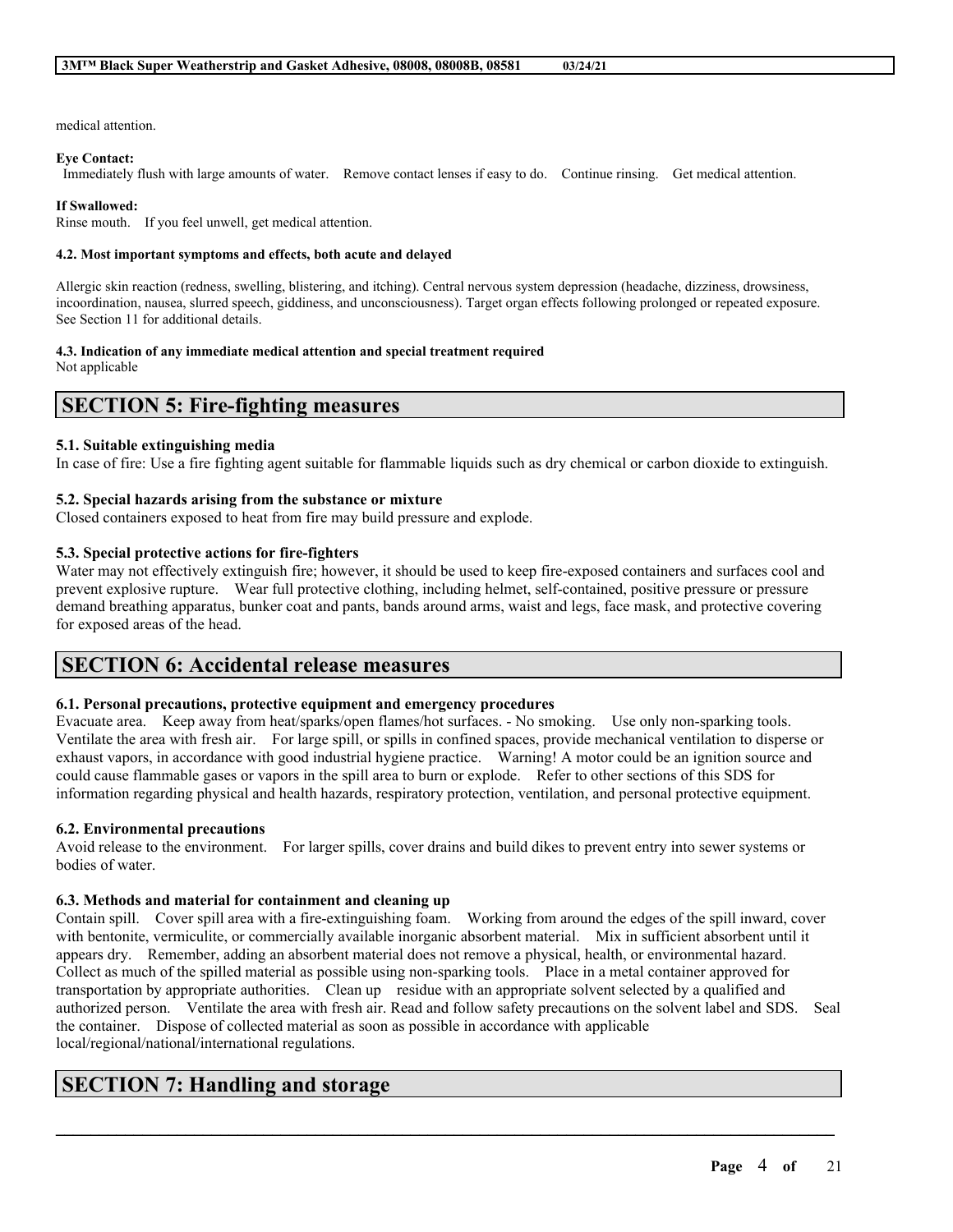### **7.1. Precautions for safe handling**

Keep out of reach of children. Do not handle until all safety precautions have been read and understood. Keep away from heat/sparks/open flames/hot surfaces. - No smoking. Use only non-sparking tools. Take precautionary measures against static discharge. Do not breathe dust/fume/gas/mist/vapors/spray. Do not get in eyes, on skin, or on clothing. Do not eat, drink or smoke when using this product. Wash thoroughly after handling. Contaminated work clothing should not be allowed out of the workplace. Avoid release to the environment. Wash contaminated clothing before reuse. Avoid contact with oxidizing agents (eg. chlorine, chromic acid etc.) Wear low static or properly grounded shoes. Use personal protective equipment (gloves, respirators, etc.) as required. To minimize the risk of ignition, determine applicable electrical classifications for the process using this product and select specific local exhaust ventilation equipment to avoid flammable vapor accumulation. Ground/bond container and receiving equipment if there is potential for static electricity accumulation during transfer.

### **7.2. Conditions for safe storage including any incompatibilities**

Store in a well-ventilated place. Keep cool. Keep container tightly closed. Store away from heat. Store away from acids. Store away from oxidizing agents.

## **SECTION 8: Exposure controls/personal protection**

### **8.1. Control parameters**

### **Occupational exposure limits**

If a component is disclosed in section 3 but does not appear in the table below, an occupational exposure limit is not available for the component.

| Ingredient             | <b>C.A.S. No.</b> | <b>Agency</b> | Limit type                    | <b>Additional Comments</b> |
|------------------------|-------------------|---------------|-------------------------------|----------------------------|
| Ethylbenzene           | $100 - 41 - 4$    | <b>ACGIH</b>  | $TWA:20$ ppm                  | A3: Confirmed animal       |
|                        |                   |               |                               | carcin.                    |
| Ethylbenzene           | $100 - 41 - 4$    | <b>OSHA</b>   | TWA:435 mg/m3(100 ppm)        |                            |
| 2-Methylpentane        | $107 - 83 - 5$    | <b>ACGIH</b>  | TWA:500 ppm;STEL:1000         |                            |
|                        |                   |               | ppm                           |                            |
| Methyl isobutyl ketone | $108 - 10 - 1$    | <b>ACGIH</b>  | TWA:20 ppm;STEL:75 ppm        | A3: Confirmed animal       |
|                        |                   |               |                               | carcin.                    |
| Methyl isobutyl ketone | $108 - 10 - 1$    | <b>OSHA</b>   | TWA:410 mg/m3(100 ppm)        |                            |
| Toluene                | 108-88-3          | <b>ACGIH</b>  | TWA:20 ppm                    | A4: Not class. as human    |
|                        |                   |               |                               | carcin, Ototoxicant        |
| Toluene                | 108-88-3          | <b>OSHA</b>   | TWA:200 ppm;CEIL:300 ppm      |                            |
| Hexane                 | 110-54-3          | <b>ACGIH</b>  | TWA:50 ppm                    | Danger of cutaneous        |
|                        |                   |               |                               | absorption                 |
| Hexane                 | 110-54-3          | <b>OSHA</b>   | TWA:1800 mg/m3(500 ppm)       |                            |
| Cyclohexane            | 110-82-7          | <b>ACGIH</b>  | TWA:100 ppm                   |                            |
| Cyclohexane            | 110-82-7          | <b>OSHA</b>   | TWA:1050 mg/m3(300 ppm)       |                            |
| Magnesium Oxide        | 1309-48-4         | <b>ACGIH</b>  | TWA(inhalable fraction):10    | A4: Not class. as human    |
|                        |                   |               | mg/m3                         | carcin                     |
| Magnesium Oxide        | 1309-48-4         | <b>OSHA</b>   | TWA(as total particulates):15 |                            |
|                        |                   |               | mg/m3                         |                            |
| Carbon Black           | 1333-86-4         | <b>ACGIH</b>  | TWA(inhalable fraction):3     | A3: Confirmed animal       |
|                        |                   |               | mg/m3                         | carcin.                    |
| Carbon Black           | 1333-86-4         | <b>OSHA</b>   | TWA:3.5 mg/m3                 |                            |
| Heptane                | 142-82-5          | <b>ACGIH</b>  | TWA:400 ppm;STEL:500 ppm      |                            |
| Heptane                | 142-82-5          | <b>OSHA</b>   | TWA:2000 mg/m3(500 ppm)       |                            |
| Formaldehyde           | $50-00-0$         | <b>ACGIH</b>  | TWA:0.1 ppm;STEL:0.3 ppm      | A1: Confirmed human        |
|                        |                   |               |                               | carcin.,                   |
|                        |                   |               |                               | Dermal/Respiratory         |
|                        |                   |               |                               | Sensitizer                 |
| Formaldehyde           | $50 - 00 - 0$     | <b>OSHA</b>   | TWA:0.75 ppm;STEL:2 ppm       | 29 CFR 1910.1048           |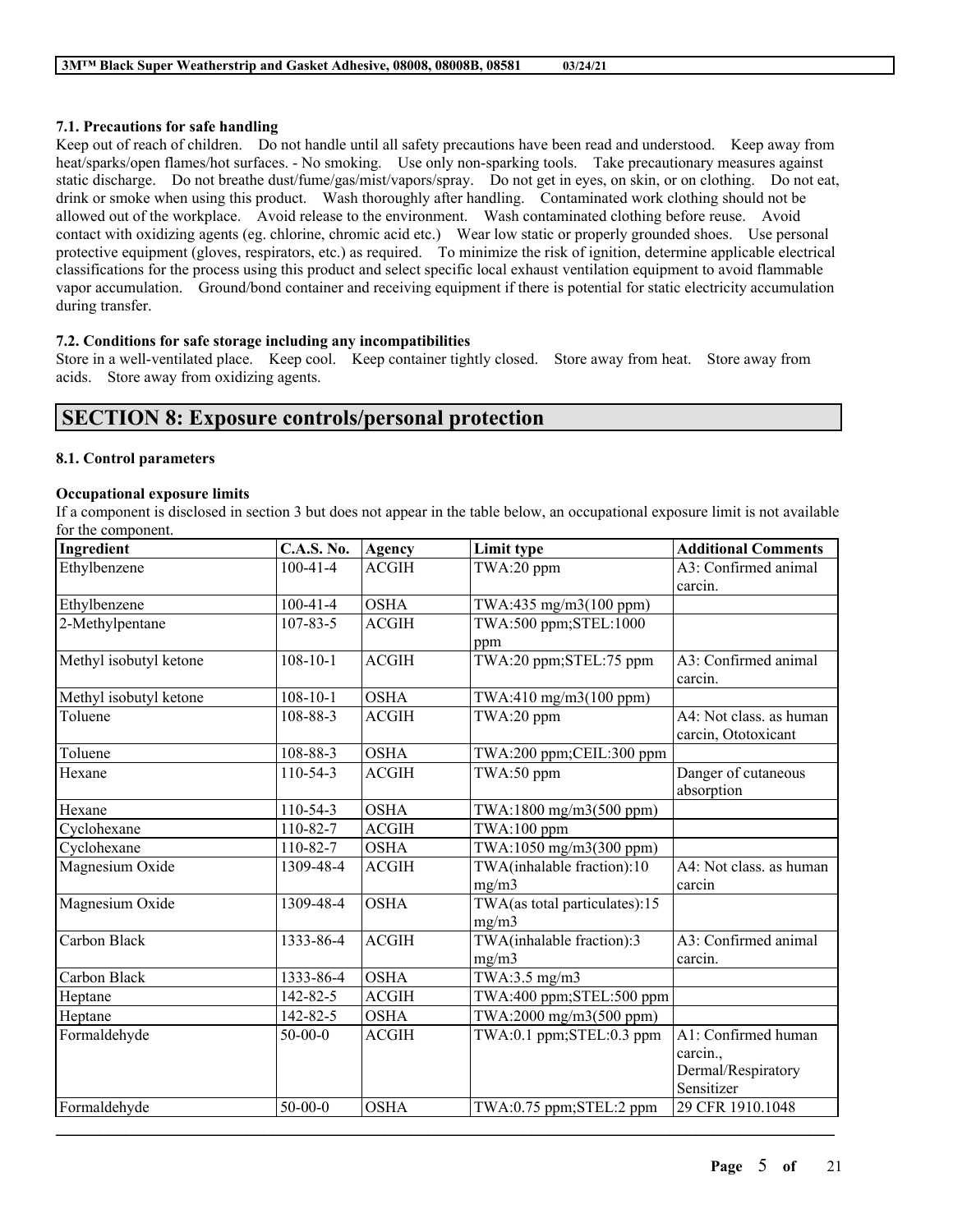| Benzene             | $71 - 43 - 2$ | <b>ACGIH</b> | TWA:0.5 ppm;STEL:2.5 ppm                          | A1: Confirmed human<br>carcin., SKIN |
|---------------------|---------------|--------------|---------------------------------------------------|--------------------------------------|
| Benzene             | $71 - 43 - 2$ | <b>OSHA</b>  | TWA:1 ppm;TWA:10<br>ppm;STEL:5 ppm;CEIL:25<br>ppm | 29 CFR 1910.1028                     |
| Methylene Chloride  | $75-09-2$     | <b>ACGIH</b> | TWA:50 ppm                                        | A3: Confirmed animal<br>carcin.      |
| Methylene Chloride  | $75-09-2$     | <b>OSHA</b>  | TWA:25 ppm;STEL:125 ppm                           | 29 CFR 1910.1052,<br><b>SKIN</b>     |
| Methyl Ethyl Ketone | $78-93-3$     | <b>ACGIH</b> | TWA:200 ppm;STEL:300 ppm                          |                                      |
| Methyl Ethyl Ketone | $78-93-3$     | <b>OSHA</b>  | TWA:590 mg/m3(200 ppm)                            |                                      |
| 3-Methylpentane     | $96 - 14 - 0$ | <b>ACGIH</b> | TWA:500 ppm;STEL:1000<br>ppm                      |                                      |

ACGIH : American Conference of Governmental Industrial Hygienists

AIHA : American Industrial Hygiene Association

CMRG : Chemical Manufacturer's Recommended Guidelines

OSHA : United States Department of Labor - Occupational Safety and Health Administration

TWA: Time-Weighted-Average

STEL: Short Term Exposure Limit

CEIL: Ceiling

### **8.2. Exposure controls**

## **8.2.1. Engineering controls**

Use general dilution ventilation and/or local exhaust ventilation to control airborne exposures to below relevant Exposure Limits and/or control dust/fume/gas/mist/vapors/spray. If ventilation is not adequate, use respiratory protection equipment. Use explosion-proof ventilation equipment.

## **8.2.2. Personal protective equipment (PPE)**

## **Eye/face protection**

Select and use eye/face protection to prevent contact based on the results of an exposure assessment. The following eye/face protection(s) are recommended: Indirect Vented Goggles

### **Skin/hand protection**

Select and use gloves and/or protective clothing approved to relevant local standards to prevent skin contact based on the results of an exposure assessment. Selection should be based on use factors such as exposure levels, concentration of the substance or mixture, frequency and duration, physical challenges such as temperature extremes, and other use conditions. Consult with your glove and/or protective clothing manufacturer for selection of appropriate compatible gloves/protective clothing. Note: Nitrile gloves may be worn over polymer laminate gloves to improve dexterity. Gloves made from the following material(s) are recommended: Polymer laminate

If this product is used in a manner that presents a higher potential for exposure (eg. spraying, high splash potential etc.), then use of protective coveralls may be necessary. Select and use body protection to prevent contact based on the results of an exposure assessment. The following protective clothing material(s) are recommended: Apron - polymer laminate

## **Respiratory protection**

An exposure assessment may be needed to decide if a respirator is required. If a respirator is needed, use respirators as part of a full respiratory protection program. Based on the results of the exposure assessment, select from the following respirator type(s) to reduce inhalation exposure:

 $\mathcal{L}_\mathcal{L} = \mathcal{L}_\mathcal{L} = \mathcal{L}_\mathcal{L} = \mathcal{L}_\mathcal{L} = \mathcal{L}_\mathcal{L} = \mathcal{L}_\mathcal{L} = \mathcal{L}_\mathcal{L} = \mathcal{L}_\mathcal{L} = \mathcal{L}_\mathcal{L} = \mathcal{L}_\mathcal{L} = \mathcal{L}_\mathcal{L} = \mathcal{L}_\mathcal{L} = \mathcal{L}_\mathcal{L} = \mathcal{L}_\mathcal{L} = \mathcal{L}_\mathcal{L} = \mathcal{L}_\mathcal{L} = \mathcal{L}_\mathcal{L}$ 

Half facepiece or full facepiece air-purifying respirator suitable for organic vapors and particulates

For questions about suitability for a specific application, consult with your respirator manufacturer.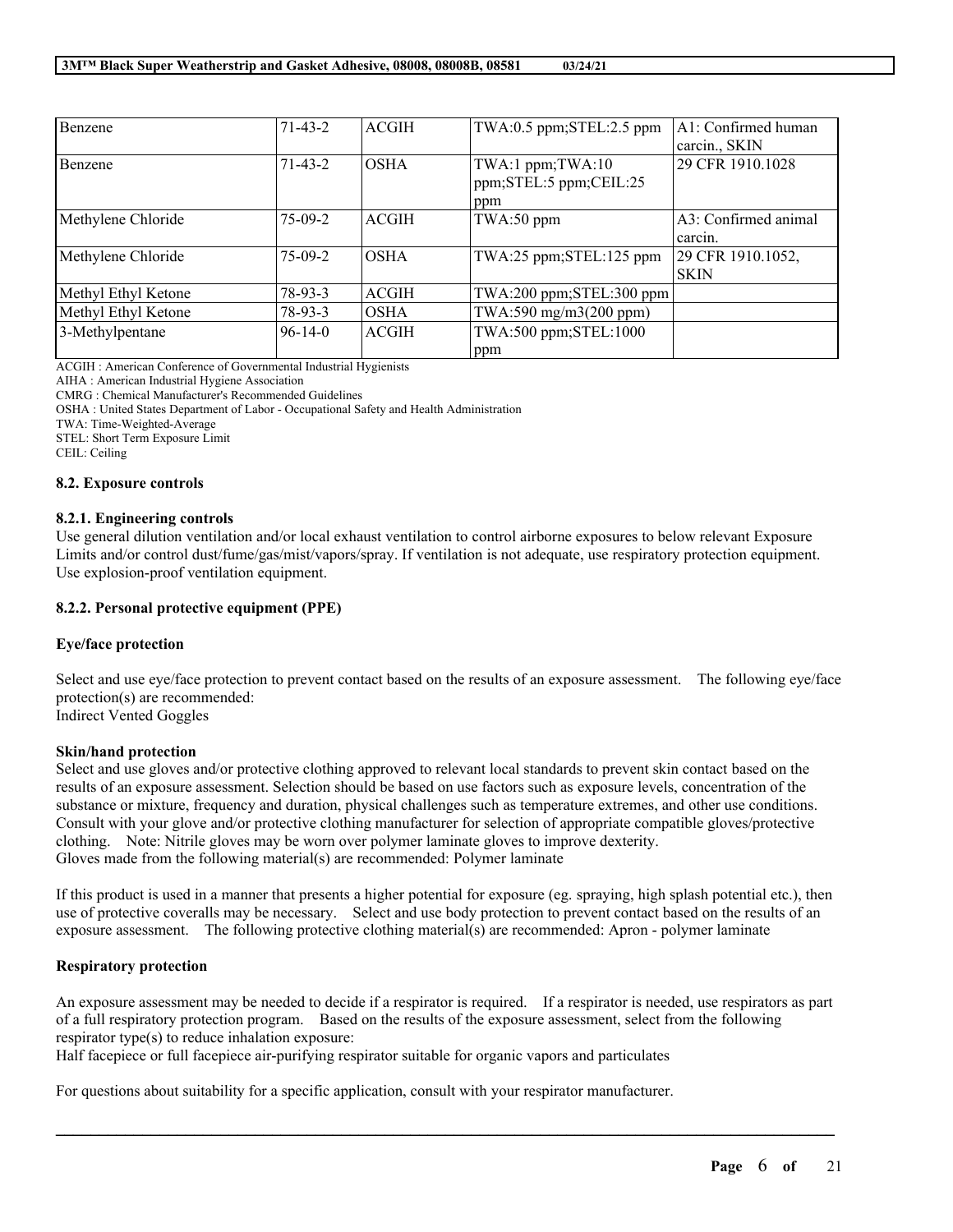# **SECTION 9: Physical and chemical properties**

### **9.1. Information on basic physical and chemical properties**

| Appearance                                |                                                               |
|-------------------------------------------|---------------------------------------------------------------|
| <b>Physical state</b>                     | Liquid                                                        |
| Color                                     | <b>Black</b>                                                  |
| Odor                                      | Solvent                                                       |
| Odor threshold                            | No Data Available                                             |
| рH                                        | Not Applicable                                                |
| <b>Melting point</b>                      | No Data Available                                             |
| <b>Boiling Point</b>                      | 148 - 189 °F                                                  |
| <b>Flash Point</b>                        | -6.00 °F [Test Method: Tagliabue Closed Cup]                  |
| <b>Evaporation rate</b>                   | $>=3.6$ [Ref Std:ETHER=1]                                     |
| <b>Flammability (solid, gas)</b>          | Not Applicable                                                |
| <b>Flammable Limits(LEL)</b>              | $1.00\%$ volume                                               |
| <b>Flammable Limits(UEL)</b>              | $11.50\%$ volume                                              |
| <b>Vapor Pressure</b>                     | 120.0000 mmHg [@ 68 °F]                                       |
| <b>Vapor Density</b>                      | 3.00 $[RefStd:AIR=1]$                                         |
| <b>Density</b>                            | $0.90$ g/ml                                                   |
| <b>Specific Gravity</b>                   | $0.90$ [Ref Std:WATER=1]                                      |
| <b>Solubility in Water</b>                | Slight (less than $10\%$ )                                    |
| Solubility- non-water                     | No Data Available                                             |
| Partition coefficient: n-octanol/water    | No Data Available                                             |
| <b>Autoignition temperature</b>           | No Data Available                                             |
| <b>Decomposition temperature</b>          | No Data Available                                             |
| <b>Viscosity</b>                          | 7,500 - 9,500 centipoise                                      |
| <b>Hazardous Air Pollutants</b>           | 0.57 lb HAPS/lb solids [Test Method:Calculated]               |
| <b>Volatile Organic Compounds</b>         | 64.4 % weight [Test Method: calculated per CARB title 2]      |
| <b>Percent volatile</b>                   | $64.4\%$ weight                                               |
| <b>VOC Less H2O &amp; Exempt Solvents</b> | 579.7 g/l [ <i>Test Method:calculated SCAQMD rule 443.1</i> ] |
|                                           |                                                               |

# **SECTION 10: Stability and reactivity**

#### **10.1. Reactivity**

This material may be reactive with certain agents under certain conditions - see the remaining headings in this section.

# **10.2. Chemical stability**

Stable.

### **10.3. Possibility of hazardous reactions**

Hazardous polymerization will not occur.

#### **10.4. Conditions to avoid** Heat

Sparks and/or flames

## **10.5. Incompatible materials**

Strong oxidizing agents

## **10.6. Hazardous decomposition products**

**Substance Condition** Carbon monoxide Not Specified Carbon dioxide Not Specified Toxic Vapor, Gas, Particulate Not Specified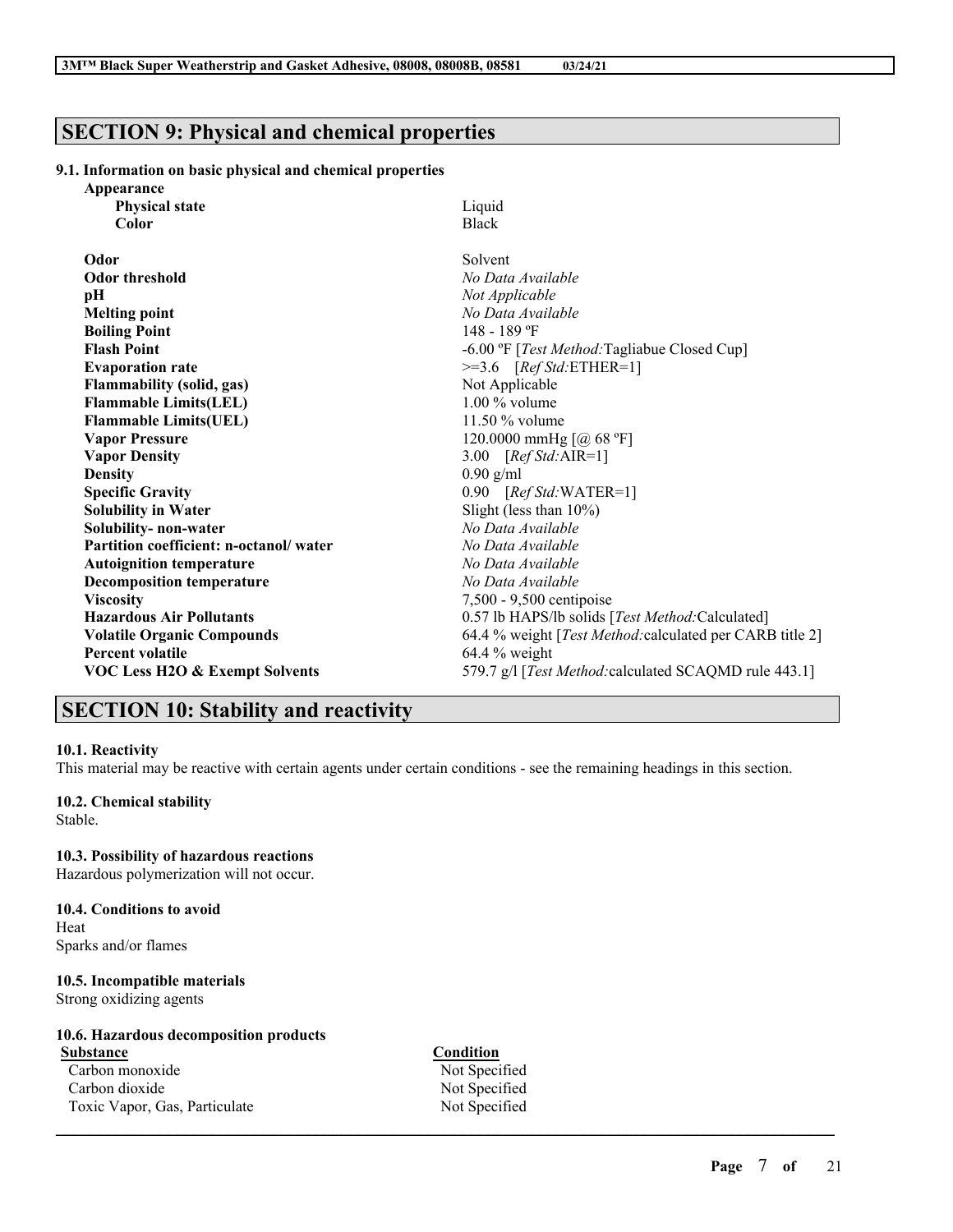# **SECTION 11: Toxicological information**

The information below may not be consistent with the material classification in Section 2 if specific ingredient **classifications are mandated by a competent authority. In addition, toxicological data on ingredients may not be** reflected in the material classification and/or the signs and symptoms of exposure, because an ingredient may be present below the threshold for labeling, an ingredient may not be available for exposure, or the data may not be **relevant to the material as a whole.**

**11.1. Information on Toxicological effects**

**Signs and Symptoms of Exposure**

#### Based on test data and/or information on the components, this material may produce the following health effects:

### **Inhalation:**

Respiratory Tract Irritation: Signs/symptoms may include cough, sneezing, nasal discharge, headache, hoarseness, and nose and throat pain.

May cause additional health effects (see below).

### **Skin Contact:**

Skin Irritation: Signs/symptoms may include localized redness, swelling, itching, dryness, cracking, blistering, and pain. Allergic Skin Reaction (non-photo induced): Signs/symptoms may include redness, swelling, blistering, and itching.

#### **Eye Contact:**

Severe Eye Irritation: Signs/symptoms may include significant redness, swelling, pain, tearing, cloudy appearance of the cornea, and impaired vision.

#### **Ingestion:**

Gastrointestinal Irritation: Signs/symptoms may include abdominal pain, stomach upset, nausea, vomiting and diarrhea.

May cause additional health effects (see below).

### **Additional Health Effects:**

### **Single exposure may cause target organ effects:**

Central Nervous System (CNS) Depression: Signs/symptoms may include headache, dizziness, drowsiness, incoordination, nausea, slowed reaction time, slurred speech, giddiness, and unconsciousness.

#### **Prolonged or repeated exposure may cause target organ effects:**

Ocular Effects: Signs/symptoms may include blurred or significantly impaired vision.

Auditory Effects: Signs/symptoms may include hearing impairment, balance dysfunction and ringing in the ears.

Peripheral Neuropathy: Signs/symptoms may include tingling or numbness of the extremities, incoordination, weakness of the hands and feet, tremors and muscle atrophy.

Olfactory Effects: Signs/symptoms may include decreased ability to detect odors and/or complete loss of smell.

Neurological Effects: Signs/symptoms may include personality changes, lack of coordination, sensory loss, tingling or numbness of the extremities, weakness, tremors, and/or changes in blood pressure and heart rate.

 $\mathcal{L}_\mathcal{L} = \mathcal{L}_\mathcal{L} = \mathcal{L}_\mathcal{L} = \mathcal{L}_\mathcal{L} = \mathcal{L}_\mathcal{L} = \mathcal{L}_\mathcal{L} = \mathcal{L}_\mathcal{L} = \mathcal{L}_\mathcal{L} = \mathcal{L}_\mathcal{L} = \mathcal{L}_\mathcal{L} = \mathcal{L}_\mathcal{L} = \mathcal{L}_\mathcal{L} = \mathcal{L}_\mathcal{L} = \mathcal{L}_\mathcal{L} = \mathcal{L}_\mathcal{L} = \mathcal{L}_\mathcal{L} = \mathcal{L}_\mathcal{L}$ 

### **Reproductive/Developmental Toxicity:**

Contains a chemical or chemicals which can cause birth defects or other reproductive harm.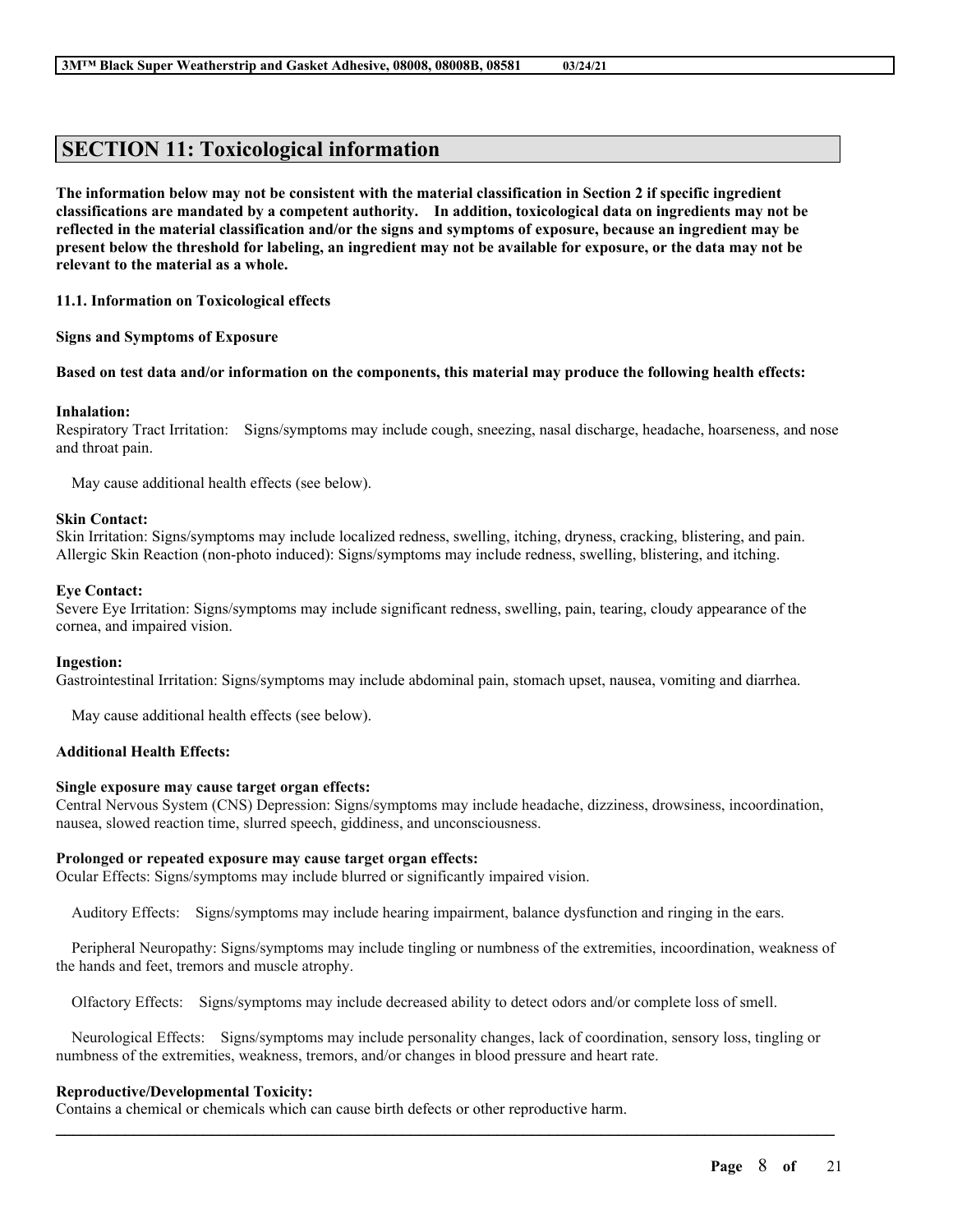### **Carcinogenicity:**

Contains a chemical or chemicals which can cause cancer.

| Ingredient             | CAS No.        | <b>Class Description</b>       | <b>Regulation</b>                           |
|------------------------|----------------|--------------------------------|---------------------------------------------|
| Benzene                | $71-43-2$      | Grp. 1: Carcinogenic to humans | International Agency for Research on Cancer |
| Benzene                | $71-43-2$      | Known human carcinogen         | National Toxicology Program Carcinogens     |
| Benzene                | $71-43-2$      | Cancer hazard                  | <b>OSHA</b> Carcinogens                     |
| Carbon Black           | 1333-86-4      | Grp. 2B: Possible human carc.  | International Agency for Research on Cancer |
| Ethylbenzene           | $100 - 41 - 4$ | Grp. 2B: Possible human carc.  | International Agency for Research on Cancer |
| Formaldehyde           | $50-00-0$      | Grp. 1: Carcinogenic to humans | International Agency for Research on Cancer |
| Formaldehyde           | $50-00-0$      | Known human carcinogen         | National Toxicology Program Carcinogens     |
| Formaldehyde           | $50-00-0$      | Cancer hazard                  | <b>OSHA</b> Carcinogens                     |
| Methyl isobutyl ketone | $108 - 10 - 1$ | Grp. 2B: Possible human carc.  | International Agency for Research on Cancer |
| Methylene Chloride     | $75-09-2$      | Grp. 2A: Probable human carc.  | International Agency for Research on Cancer |
| Methylene Chloride     | $75-09-2$      | Anticipated human carcinogen   | National Toxicology Program Carcinogens     |
| Methylene Chloride     | $75-09-2$      | Cancer hazard                  | <b>OSHA</b> Carcinogens                     |

### **Toxicological Data**

If a component is disclosed in section 3 but does not appear in a table below, either no data are available for that endpoint or the data are not sufficient for classification.

### **Acute Toxicity**

| Name                                       | Route                                 | <b>Species</b> | Value                                             |
|--------------------------------------------|---------------------------------------|----------------|---------------------------------------------------|
| Overall product                            | Dermal                                |                | No data available; calculated $ATE > 5,000$ mg/kg |
| Overall product                            | Inhalation-<br>Vapor $(4 \text{ hr})$ |                | No data available; calculated ATE > 50 mg/l       |
| Overall product                            | Ingestion                             |                | No data available; calculated ATE >5,000 mg/kg    |
| Naphtha (petroleum), solvent-refined light | Dermal                                | Rat            | $LD50 > 2,800$ mg/kg                              |
| Naphtha (petroleum), solvent-refined light | Inhalation-<br>Vapor (4               | Rat            | $LC50 > 25.2$ mg/l                                |
|                                            | hours)                                |                |                                                   |
| Naphtha (petroleum), solvent-refined light | Ingestion                             | Rat            | $LD50 > 5,840$ mg/kg                              |
| Methyl Ethyl Ketone                        | Dermal                                | Rabbit         | $LD50 > 8,050$ mg/kg                              |
| Methyl Ethyl Ketone                        | Inhalation-                           | Rat            | LC50 34.5 mg/l                                    |
|                                            | Vapor (4<br>hours)                    |                |                                                   |
| Methyl Ethyl Ketone                        | Ingestion                             | Rat            | LD50 $2,737$ mg/kg                                |
| Hexane                                     | Dermal                                | Rabbit         | $LD50 > 2,000$ mg/kg                              |
| Hexane                                     | Inhalation-                           | Rat            | LC50 170 mg/l                                     |
|                                            | Vapor (4                              |                |                                                   |
|                                            | hours)                                |                |                                                   |
| Hexane                                     | Ingestion                             | Rat            | $LD50 > 28,700$ mg/kg                             |
| Phenolic Polymer, NJTS# 04499600-6305      | Dermal                                |                | LD50 estimated to be 2,000 - 5,000 mg/kg          |
| Phenolic Polymer, NJTS# 04499600-6305      | Ingestion                             |                | LD50 estimated to be $2,000 - 5,000$ mg/kg        |
| Polychloroprene                            | Dermal                                |                | LD50 estimated to be $> 5,000$ mg/kg              |
| Polychloroprene                            | Ingestion                             | Rat            | $LD50 > 20,000$ mg/kg                             |
| Heptane                                    | Dermal                                | Rabbit         | LD50 $3,000$ mg/kg                                |
| Heptane                                    | Inhalation-                           | Rat            | LC50 103 mg/l                                     |
|                                            | Vapor (4                              |                |                                                   |
|                                            | hours)                                |                |                                                   |
| Heptane                                    | Ingestion                             | Rat            | $LD50 > 15,000$ mg/kg                             |
| Methylcyclopentane                         | Dermal                                |                | LD50 estimated to be $> 5,000$ mg/kg              |
| Methylcyclopentane                         | Ingestion                             | Rat            | $LD50 > 5,000$ mg/kg                              |
| Toluene                                    | Dermal                                | Rat            | LD50 12,000 mg/kg                                 |
| Toluene                                    | Inhalation-                           | Rat            | $LC50$ 30 mg/l                                    |
|                                            | Vapor (4<br>hours)                    |                |                                                   |
| Toluene                                    | Ingestion                             | Rat            | LD50 5,550 mg/kg                                  |
| 2-Methylpentane                            | Dermal                                |                | LD50 estimated to be $> 5,000$ mg/kg              |
| 2-Methylpentane                            | Inhalation-<br>Vapor                  |                | LC50 estimated to be $>$ 50 mg/l                  |
|                                            |                                       |                |                                                   |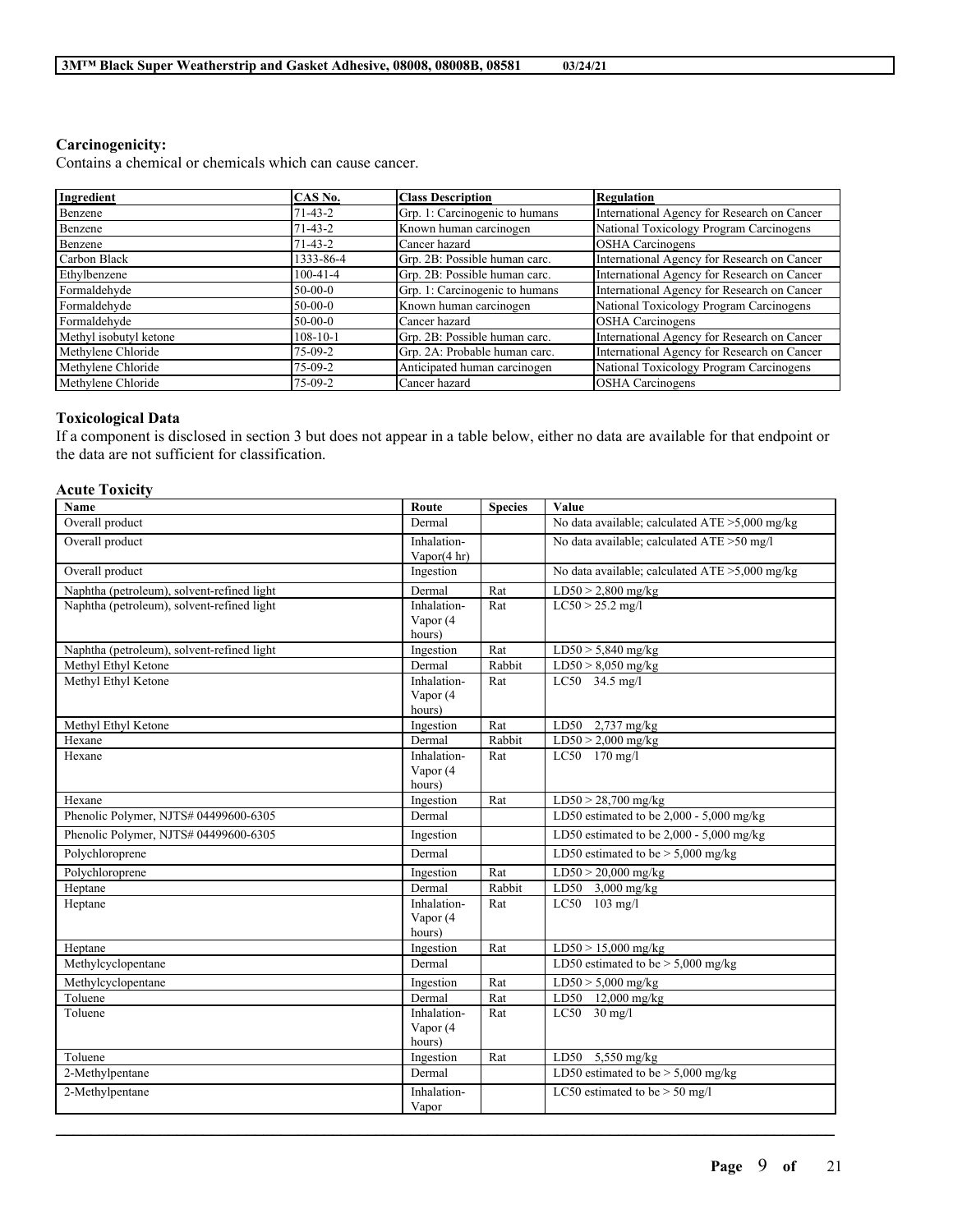| 2-Methylpentane                                             | Ingestion                          |                                   | LD50 estimated to be $> 5,000$ mg/kg       |
|-------------------------------------------------------------|------------------------------------|-----------------------------------|--------------------------------------------|
| 3-Methylpentane                                             | Dermal                             |                                   | LD50 estimated to be $> 5,000$ mg/kg       |
| 3-Methylpentane                                             | Inhalation-<br>Vapor               |                                   | LC50 estimated to be $>$ 50 mg/l           |
| 3-Methylpentane                                             | Ingestion                          |                                   | LD50 estimated to be $>$ 5,000 mg/kg       |
| Magnesium Oxide                                             | Dermal                             | Professio<br>nal<br>judgeme<br>nt | LD50 estimated to be $2,000 - 5,000$ mg/kg |
| Magnesium Oxide                                             | Ingestion                          | Rat                               | LD50 3,870 mg/kg                           |
| Cyclohexane                                                 | Dermal                             | Rat                               | $LD50 > 2,000$ mg/kg                       |
| Cyclohexane                                                 | Inhalation-<br>Vapor (4<br>hours)  | Rat                               | $LC50 > 32.9$ mg/l                         |
| Cyclohexane                                                 | Ingestion                          | Rat                               | LD50<br>$6,200$ mg/kg                      |
| Ethylbenzene                                                | Dermal                             | Rabbit                            | LD50<br>15,433 mg/kg                       |
| Ethylbenzene                                                | Inhalation-<br>Vapor (4<br>hours)  | Rat                               | LC50 17.4 mg/l                             |
| Ethylbenzene                                                | Ingestion                          | Rat                               | LD50 $4,769$ mg/kg                         |
| Methyl isobutyl ketone                                      | Dermal                             | Rabbit                            | $LD50 > 16,000$ mg/kg                      |
| Methyl isobutyl ketone                                      | Inhalation-<br>Vapor (4<br>hours)  | Rat                               | $LC50$ >8.2, <16.4 mg/l                    |
| Methyl isobutyl ketone                                      | Ingestion                          | Rat                               | LD50 3,038 mg/kg                           |
| STYRENATED PHENOL                                           | Dermal                             | Rat                               | $LD50 > 2,000$ mg/kg                       |
| STYRENATED PHENOL                                           | Ingestion                          | Rat                               | $LD50 > 2,000$ mg/kg                       |
| Carbon Black                                                | Dermal                             | Rabbit                            | $LD50 > 3,000$ mg/kg                       |
| Carbon Black                                                | Ingestion                          | Rat                               | $LD50 > 8,000$ mg/kg                       |
| Formaldehyde                                                | Dermal                             | Rabbit                            | LD50 270 mg/kg                             |
| Formaldehyde                                                | Inhalation-<br>Gas $(4)$<br>hours) | Rat                               | LC50 $470$ ppm                             |
| Formaldehyde                                                | Ingestion                          | Rat                               | LD50<br>$800$ mg/kg                        |
| Methylene Chloride                                          | Dermal                             | Rat                               | $\overline{\text{LD50}}$ > 2,000 mg/kg     |
| Methylene Chloride                                          | Inhalation-<br>Vapor (4<br>hours)  | Rat                               | LC50 63.7 mg/l                             |
| Methylene Chloride<br>m <sub>1</sub><br>$\cdots$<br>$\cdot$ | Ingestion                          | Rat                               | LD50 $1,410$ mg/kg                         |

 $\overline{ATE}$  = acute toxicity estimate

## **Skin Corrosion/Irritation**

| Name                                       | <b>Species</b> | Value                     |
|--------------------------------------------|----------------|---------------------------|
|                                            |                |                           |
| Naphtha (petroleum), solvent-refined light | Rabbit         | Irritant                  |
| Methyl Ethyl Ketone                        | Rabbit         | Minimal irritation        |
| Hexane                                     | Human          | Mild irritant             |
|                                            | and            |                           |
|                                            | animal         |                           |
| Polychloroprene                            | Human          | No significant irritation |
| Heptane                                    | Human          | Mild irritant             |
| Methylcyclopentane                         | similar        | Minimal irritation        |
|                                            | compoun        |                           |
|                                            | ds             |                           |
| Toluene                                    | Rabbit         | Irritant                  |
| 2-Methylpentane                            | Professio      | Mild irritant             |
|                                            | nal            |                           |
|                                            | judgeme        |                           |
|                                            | nt             |                           |
| 3-Methylpentane                            | Professio      | Mild irritant             |
|                                            | nal            |                           |
|                                            | judgeme        |                           |
|                                            | nt             |                           |
| Magnesium Oxide                            | Professio      | No significant irritation |
|                                            | nal            |                           |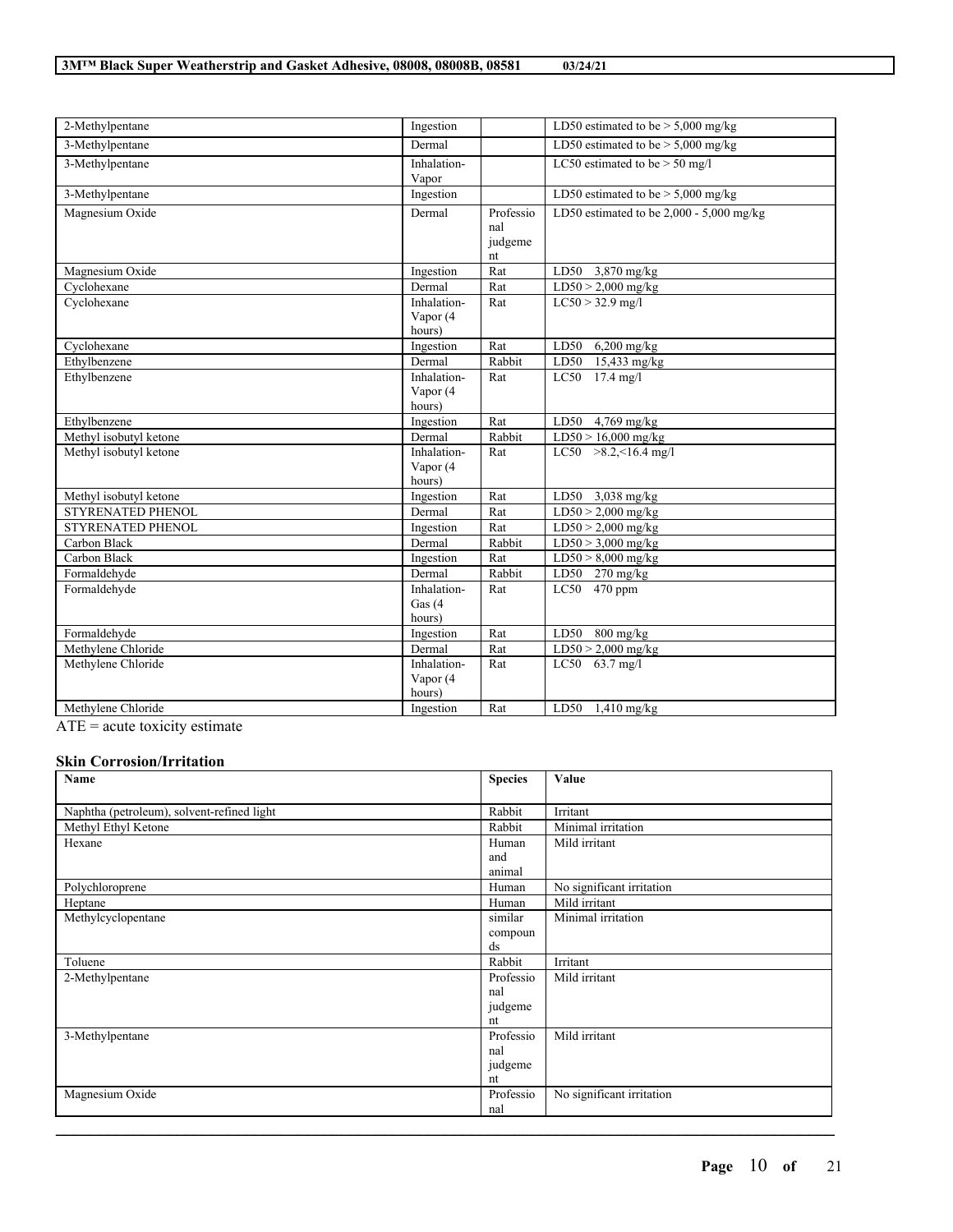|                          | judgeme    |                           |
|--------------------------|------------|---------------------------|
|                          | nt         |                           |
| Cyclohexane              | Rabbit     | Mild irritant             |
| Ethylbenzene             | Rabbit     | Mild irritant             |
| Methyl isobutyl ketone   | Rabbit     | Mild irritant             |
| <b>STYRENATED PHENOL</b> | Rabbit     | No significant irritation |
| Carbon Black             | Rabbit     | No significant irritation |
| Formaldehyde             | official   | Corrosive                 |
|                          | classifica |                           |
|                          | tion       |                           |
| Methylene Chloride       | Rabbit     | Irritant                  |

## **Serious Eye Damage/Irritation**

| Name                                       | <b>Species</b> | Value                     |
|--------------------------------------------|----------------|---------------------------|
| Naphtha (petroleum), solvent-refined light | Rabbit         | Mild irritant             |
| Methyl Ethyl Ketone                        | Rabbit         | Severe irritant           |
| Hexane                                     | Rabbit         | Mild irritant             |
| Polychloroprene                            | Professio      | No significant irritation |
|                                            | nal            |                           |
|                                            | judgeme        |                           |
|                                            | nt             |                           |
| Heptane                                    | Professio      | Moderate irritant         |
|                                            | nal            |                           |
|                                            | judgeme        |                           |
|                                            | nt             |                           |
| Methylcyclopentane                         | similar        | Mild irritant             |
|                                            | compoun        |                           |
|                                            | ds             |                           |
| Toluene                                    | Rabbit         | Moderate irritant         |
| 2-Methylpentane                            | Professio      | Moderate irritant         |
|                                            | nal            |                           |
|                                            | judgeme        |                           |
|                                            | nt             |                           |
| 3-Methylpentane                            | Professio      | Moderate irritant         |
|                                            | nal            |                           |
|                                            | judgeme        |                           |
|                                            | nt             |                           |
| Cyclohexane                                | Rabbit         | Mild irritant             |
| Ethylbenzene                               | Rabbit         | Moderate irritant         |
| Methyl isobutyl ketone                     | Rabbit         | Mild irritant             |
| <b>STYRENATED PHENOL</b>                   | Rabbit         | Mild irritant             |
| Carbon Black                               | Rabbit         | No significant irritation |
| Formaldehyde                               | official       | Corrosive                 |
|                                            | classifica     |                           |
|                                            | tion           |                           |
| Methylene Chloride                         | Rabbit         | Severe irritant           |

## **Skin Sensitization**

| Name                                       | <b>Species</b> | Value          |
|--------------------------------------------|----------------|----------------|
| Naphtha (petroleum), solvent-refined light | Guinea         | Not classified |
|                                            | pig            |                |
| Hexane                                     | Human          | Not classified |
| Toluene                                    | Guinea         | Not classified |
|                                            | pig            |                |
| Ethylbenzene                               | Human          | Not classified |
| Methyl isobutyl ketone                     | Guinea         | Not classified |
|                                            | pig            |                |
| <b>STYRENATED PHENOL</b>                   | Mouse          | Sensitizing    |
| Formaldehyde                               | Guinea         | Sensitizing    |
|                                            | pig            |                |

## **Respiratory Sensitization**

| - -<br>Name | Species | alue |
|-------------|---------|------|
|             |         |      |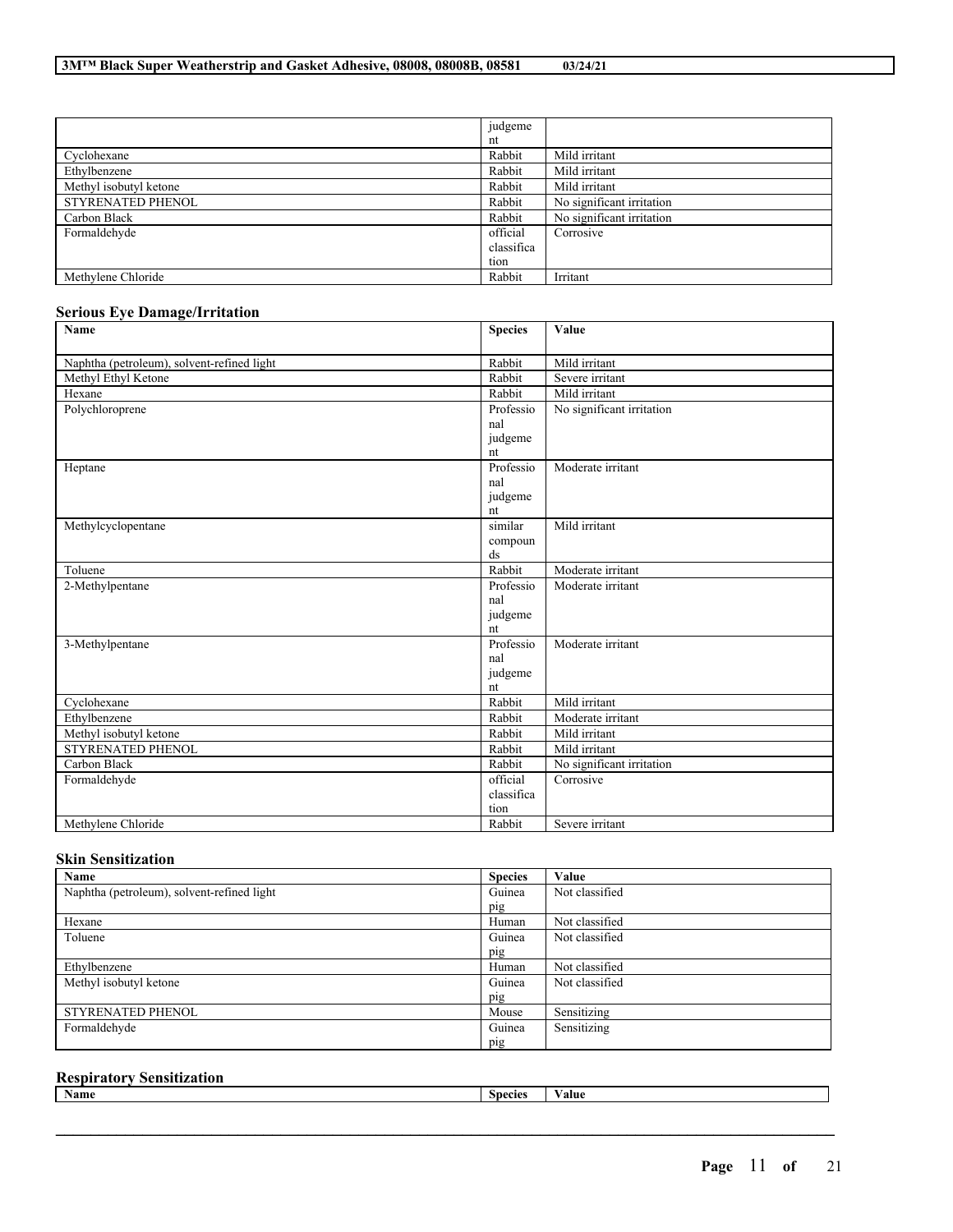| $\sim$<br>Formaldehyde<br>. . | Human | data exist,<br>, but the data are not<br>Some positive<br>fficient for classification<br>SU. |
|-------------------------------|-------|----------------------------------------------------------------------------------------------|

## **Germ Cell Mutagenicity**

| Name                   | Route    | Value                                                                           |
|------------------------|----------|---------------------------------------------------------------------------------|
|                        |          |                                                                                 |
| Methyl Ethyl Ketone    | In Vitro | Not mutagenic                                                                   |
| Hexane                 | In Vitro | Not mutagenic                                                                   |
| Hexane                 | In vivo  | Not mutagenic                                                                   |
| Heptane                | In Vitro | Not mutagenic                                                                   |
| Toluene                | In Vitro | Not mutagenic                                                                   |
| Toluene                | In vivo  | Not mutagenic                                                                   |
| Magnesium Oxide        | In Vitro | Not mutagenic                                                                   |
| Cyclohexane            | In Vitro | Not mutagenic                                                                   |
| Cyclohexane            | In vivo  | Some positive data exist, but the data are not<br>sufficient for classification |
|                        | In vivo  |                                                                                 |
| Ethylbenzene           |          | Not mutagenic                                                                   |
| Ethylbenzene           | In Vitro | Some positive data exist, but the data are not                                  |
|                        |          | sufficient for classification                                                   |
| Methyl isobutyl ketone | In Vitro | Not mutagenic                                                                   |
| Carbon Black           | In Vitro | Not mutagenic                                                                   |
| Carbon Black           | In vivo  | Some positive data exist, but the data are not<br>sufficient for classification |
| Formaldehyde           | In Vitro | Some positive data exist, but the data are not<br>sufficient for classification |
| Formaldehyde           | In vivo  | Mutagenic                                                                       |
| Methylene Chloride     | In vivo  | Not mutagenic                                                                   |
| Methylene Chloride     | In Vitro | Some positive data exist, but the data are not<br>sufficient for classification |

### **Carcinogenicity**

| <b>Name</b>            | Route                   | <b>Species</b>                | Value                                                                           |
|------------------------|-------------------------|-------------------------------|---------------------------------------------------------------------------------|
| Methyl Ethyl Ketone    | Inhalation              | Human                         | Not carcinogenic                                                                |
| Hexane                 | Dermal                  | Mouse                         | Not carcinogenic                                                                |
| Hexane                 | Inhalation              | Mouse                         | Some positive data exist, but the data are not<br>sufficient for classification |
| Toluene                | Dermal                  | Mouse                         | Some positive data exist, but the data are not<br>sufficient for classification |
| Toluene                | Ingestion               | Rat                           | Some positive data exist, but the data are not<br>sufficient for classification |
| Toluene                | Inhalation              | Mouse                         | Some positive data exist, but the data are not<br>sufficient for classification |
| Magnesium Oxide        | <b>Not</b><br>Specified | Human<br>and<br>animal        | Some positive data exist, but the data are not<br>sufficient for classification |
| Ethylbenzene           | Inhalation              | Multiple<br>animal<br>species | Carcinogenic                                                                    |
| Methyl isobutyl ketone | Inhalation              | Multiple<br>animal<br>species | Carcinogenic                                                                    |
| Carbon Black           | Dermal                  | Mouse                         | Not carcinogenic                                                                |
| Carbon Black           | Ingestion               | Mouse                         | Not carcinogenic                                                                |
| Carbon Black           | Inhalation              | Rat                           | Carcinogenic                                                                    |
| Formaldehyde           | Not.                    | Human                         | Carcinogenic                                                                    |
|                        | Specified               | and<br>animal                 |                                                                                 |
| Methylene Chloride     | Inhalation              | Multiple<br>animal<br>species | Carcinogenic                                                                    |

 $\mathcal{L}_\mathcal{L} = \mathcal{L}_\mathcal{L} = \mathcal{L}_\mathcal{L} = \mathcal{L}_\mathcal{L} = \mathcal{L}_\mathcal{L} = \mathcal{L}_\mathcal{L} = \mathcal{L}_\mathcal{L} = \mathcal{L}_\mathcal{L} = \mathcal{L}_\mathcal{L} = \mathcal{L}_\mathcal{L} = \mathcal{L}_\mathcal{L} = \mathcal{L}_\mathcal{L} = \mathcal{L}_\mathcal{L} = \mathcal{L}_\mathcal{L} = \mathcal{L}_\mathcal{L} = \mathcal{L}_\mathcal{L} = \mathcal{L}_\mathcal{L}$ 

# **Reproductive Toxicity**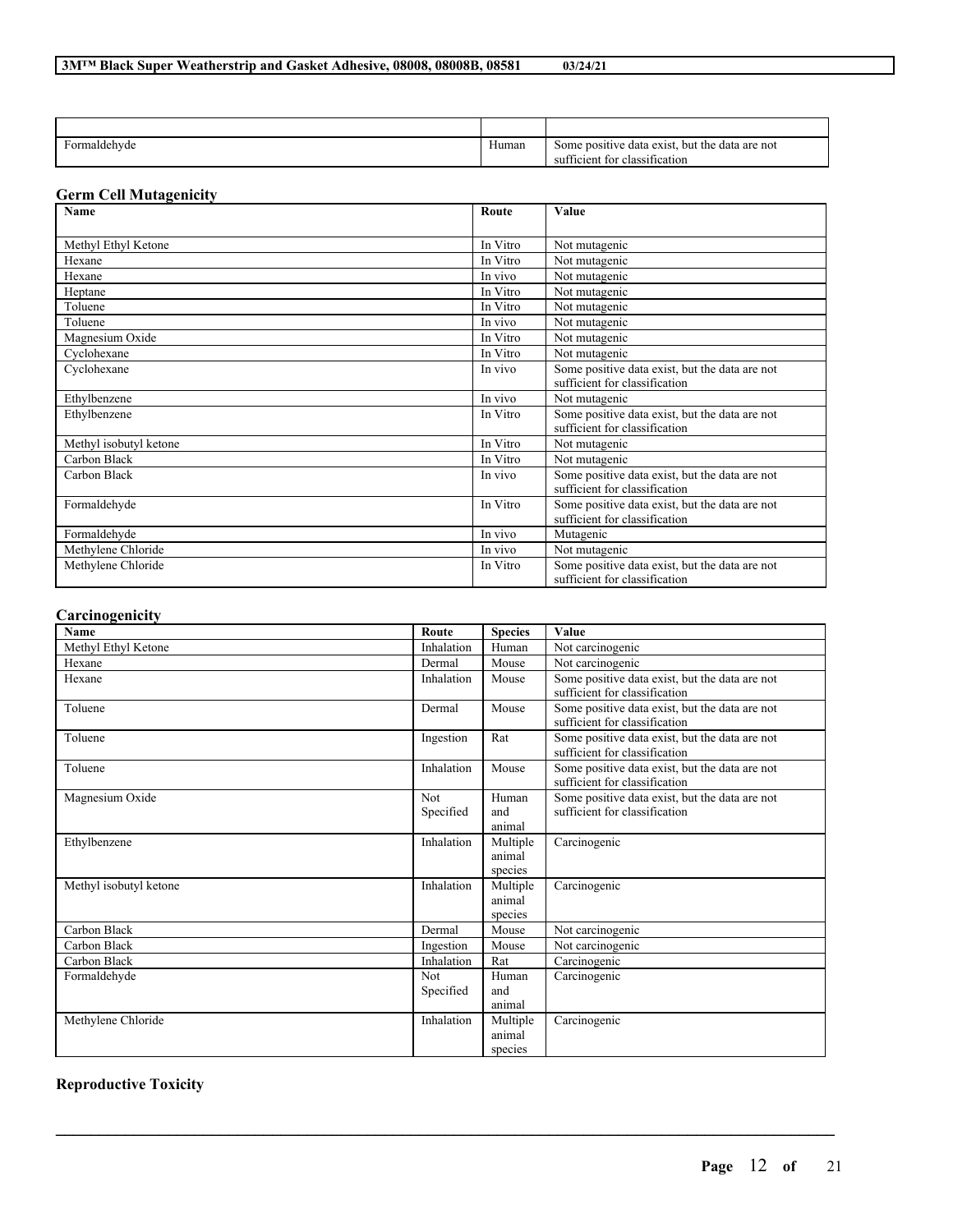| Name                                       | Route      | Value                                  | <b>Species</b>                | <b>Test Result</b>              | <b>Exposure</b><br><b>Duration</b> |
|--------------------------------------------|------------|----------------------------------------|-------------------------------|---------------------------------|------------------------------------|
| Naphtha (petroleum), solvent-refined light | Ingestion  | Toxic to male reproduction             | similar<br>compoun<br>ds      | NOAEL not<br>available          | not available                      |
| Naphtha (petroleum), solvent-refined light | Inhalation | Toxic to male reproduction             | similar<br>compoun<br>ds      | <b>NOAEL</b> not<br>available   | not available                      |
| Methyl Ethyl Ketone                        | Inhalation | Not classified for development         | Rat                           | LOAEL 8.8<br>mg/l               | during<br>gestation                |
| Hexane                                     | Ingestion  | Not classified for development         | Mouse                         | <b>NOAEL 2,200</b><br>mg/kg/day | during<br>organogenesi<br>S        |
| Hexane                                     | Inhalation | Not classified for development         | Rat                           | NOAEL 0.7<br>mg/l               | during<br>gestation                |
| Hexane                                     | Ingestion  | Toxic to male reproduction             | Rat                           | <b>NOAEL 1,140</b><br>mg/kg/day | 90 days                            |
| Hexane                                     | Inhalation | Toxic to male reproduction             | Rat                           | LOAEL 3.52<br>mg/l              | 28 days                            |
| Toluene                                    | Inhalation | Not classified for female reproduction | Human                         | <b>NOAEL Not</b><br>available   | occupational<br>exposure           |
| Toluene                                    | Inhalation | Not classified for male reproduction   | Rat                           | <b>NOAEL 2.3</b><br>mg/l        | 1 generation                       |
| Toluene                                    | Ingestion  | Toxic to development                   | Rat                           | LOAEL 520<br>mg/kg/day          | during<br>gestation                |
| Toluene                                    | Inhalation | Toxic to development                   | Human                         | <b>NOAEL Not</b><br>available   | poisoning<br>and/or abuse          |
| Cyclohexane                                | Inhalation | Not classified for female reproduction | Rat                           | <b>NOAEL 24</b><br>mg/l         | 2 generation                       |
| Cyclohexane                                | Inhalation | Not classified for male reproduction   | Rat                           | <b>NOAEL 24</b><br>mg/l         | 2 generation                       |
| Cyclohexane                                | Inhalation | Not classified for development         | Rat                           | NOAEL 6.9<br>mg/l               | 2 generation                       |
| Ethylbenzene                               | Inhalation | Not classified for development         | Rat                           | NOAEL 4.3<br>mg/l               | premating &<br>during<br>gestation |
| Methyl isobutyl ketone                     | Inhalation | Not classified for female reproduction | Multiple<br>animal<br>species | <b>NOAEL 8.2</b><br>mg/l        | 2 generation                       |
| Methyl isobutyl ketone                     | Ingestion  | Not classified for male reproduction   | Rat                           | <b>NOAEL 1,000</b><br>mg/kg/day | 13 weeks                           |
| Methyl isobutyl ketone                     | Inhalation | Not classified for male reproduction   | Multiple<br>animal<br>species | <b>NOAEL 8.2</b><br>mg/l        | 2 generation                       |
| Methyl isobutyl ketone                     | Inhalation | Not classified for development         | Mouse                         | <b>NOAEL 12.3</b><br>mg/l       | during<br>organogenesi<br>S        |
| Formaldehyde                               | Ingestion  | Not classified for male reproduction   | Rat                           | NOAEL 100<br>mg/kg              | not<br>applicable                  |
| Formaldehyde                               | Inhalation | Not classified for development         | Rat                           | NOAEL 10<br>ppm                 | during<br>gestation                |
| Methylene Chloride                         | Inhalation | Not classified for female reproduction | Rat                           | <b>NOAEL 5.2</b><br>mg/l        | 2 generation                       |
| Methylene Chloride                         | Inhalation | Not classified for male reproduction   | Rat                           | NOAEL 5.2<br>mg/l               | 2 generation                       |
| Methylene Chloride                         | Inhalation | Not classified for development         | Multiple<br>animal<br>species | NOAEL 4.3<br>mg/l               | during<br>gestation                |

**Reproductive and/or Developmental Effects**

## **Target Organ(s)**

## **Specific Target Organ Toxicity - single exposure**

| Name                      | Koute      | Target Organ(s)      | Value                        | Species        | <b>Test Result</b><br><b>CONTRACTOR</b> | Exposure      |
|---------------------------|------------|----------------------|------------------------------|----------------|-----------------------------------------|---------------|
|                           |            |                      |                              |                |                                         | Duration      |
| Naphtha<br>i (petroleum). | Inhalation | central<br>1 nervous | Mav<br>v cause drowsiness or | . .<br>sımılar | <b>NOAEL</b><br>. not                   | not available |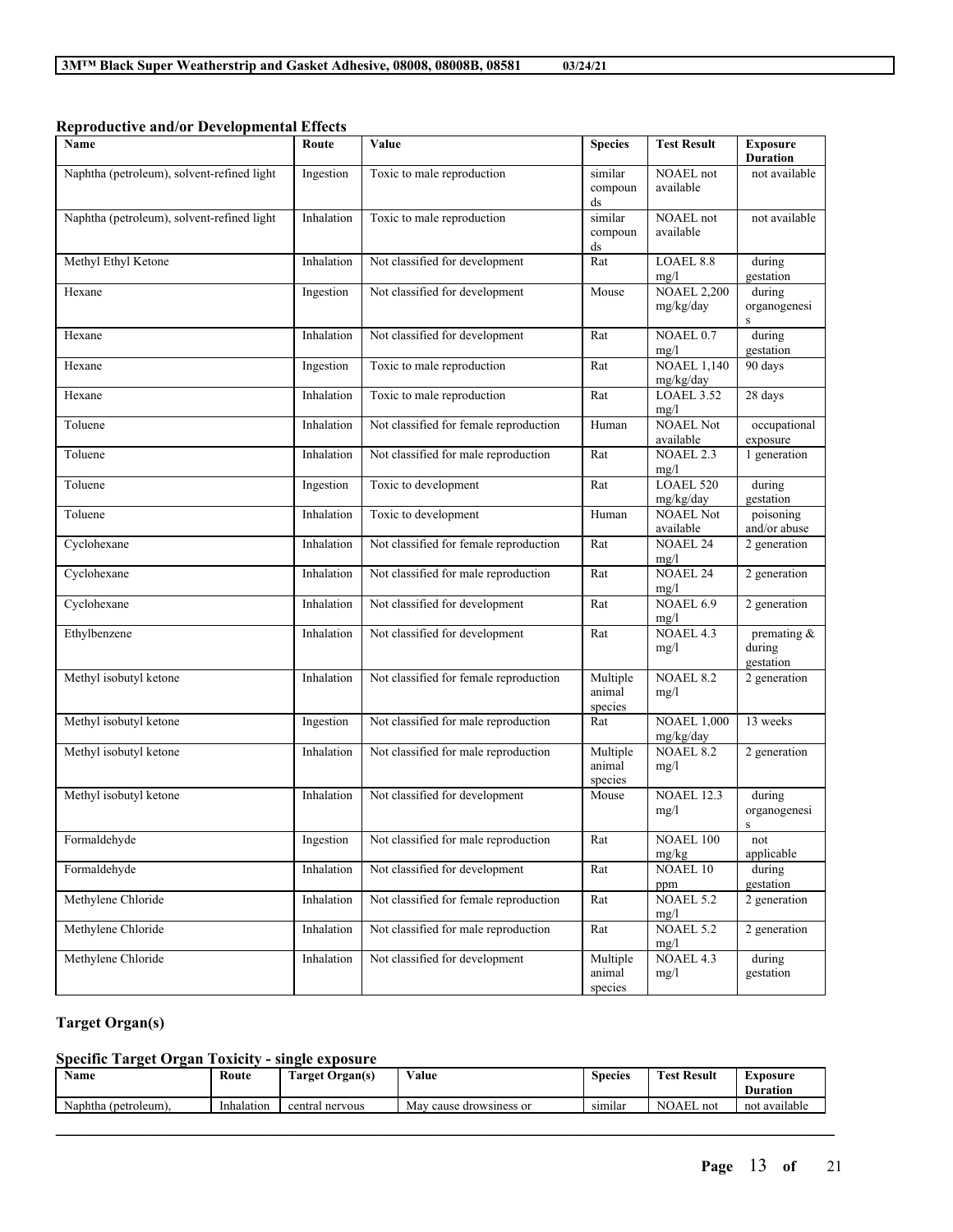| solvent-refined light |            | system depression      | dizziness                         | compoun<br>ds | available         |                |
|-----------------------|------------|------------------------|-----------------------------------|---------------|-------------------|----------------|
| Naphtha (petroleum),  | Ingestion  | central nervous        | May cause drowsiness or           | similar       | NOAEL not         | not available  |
| solvent-refined light |            | system depression      | dizziness                         | compoun       | availavle         |                |
|                       |            |                        |                                   | ds            |                   |                |
| Methyl Ethyl Ketone   | Inhalation | central nervous        | May cause drowsiness or           | official      | <b>NOAEL Not</b>  |                |
|                       |            | system depression      | dizziness                         | classifica    | available         |                |
|                       |            |                        |                                   | tion          |                   |                |
| Methyl Ethyl Ketone   | Inhalation | respiratory irritation | Some positive data exist, but the | Human         | <b>NOAEL Not</b>  |                |
|                       |            |                        | data are not sufficient for       |               | available         |                |
|                       |            |                        | classification                    |               |                   |                |
| Methyl Ethyl Ketone   | Ingestion  | central nervous        | May cause drowsiness or           | Professio     | <b>NOAEL Not</b>  |                |
|                       |            | system depression      | dizziness                         | nal           | available         |                |
|                       |            |                        |                                   | judgeme       |                   |                |
|                       |            |                        |                                   | nt            |                   |                |
| Methyl Ethyl Ketone   | Ingestion  | liver                  | Not classified                    | Rat           | <b>NOAEL Not</b>  | not applicable |
|                       |            |                        |                                   |               | available         |                |
| Methyl Ethyl Ketone   | Ingestion  | kidney and/or          | Not classified                    | Rat           | <b>LOAEL</b>      | not applicable |
|                       |            | bladder                |                                   |               | $1,080$ mg/kg     |                |
| Hexane                | Inhalation | central nervous        | May cause drowsiness or           | Human         | <b>NOAEL Not</b>  | not available  |
|                       |            | system depression      | dizziness                         |               | available         |                |
| Hexane                | Inhalation | respiratory irritation | Some positive data exist, but the | Rabbit        | <b>NOAEL Not</b>  | 8 hours        |
|                       |            |                        | data are not sufficient for       |               | available         |                |
|                       |            |                        | classification                    |               |                   |                |
| Hexane                | Inhalation | respiratory system     | Not classified                    | Rat           | <b>NOAEL 24.6</b> | 8 hours        |
|                       |            |                        |                                   |               | mg/l              |                |
| Heptane               | Inhalation | central nervous        | May cause drowsiness or           | Human         | <b>NOAEL Not</b>  |                |
|                       |            | system depression      | dizziness                         |               | available         |                |
| Heptane               | Inhalation | respiratory irritation | Some positive data exist, but the | Human         | <b>NOAEL Not</b>  |                |
|                       |            |                        | data are not sufficient for       |               | available         |                |
|                       |            |                        | classification                    |               |                   |                |
| Heptane               | Ingestion  | central nervous        | May cause drowsiness or           | Human         | <b>NOAEL Not</b>  |                |
|                       |            | system depression      | dizziness                         |               | available         |                |
| Methylcyclopentane    | Inhalation | central nervous        | May cause drowsiness or           | similar       | <b>NOAEL Not</b>  |                |
|                       |            | system depression      | dizziness                         | compoun       | available         |                |
|                       |            |                        |                                   | ds            |                   |                |
| Methylcyclopentane    | Ingestion  | central nervous        | May cause drowsiness or           | Professio     | <b>NOAEL Not</b>  |                |
|                       |            | system depression      | dizziness                         | nal           | available         |                |
|                       |            |                        |                                   | judgeme       |                   |                |
|                       |            |                        |                                   | nt            |                   |                |
| Toluene               | Inhalation | central nervous        | May cause drowsiness or           | Human         | <b>NOAEL Not</b>  |                |
|                       |            | system depression      | dizziness                         |               | available         |                |
| Toluene               | Inhalation | respiratory irritation | Some positive data exist, but the | Human         | <b>NOAEL Not</b>  |                |
|                       |            |                        | data are not sufficient for       |               | available         |                |
|                       |            |                        | classification                    |               |                   |                |
| Toluene               | Inhalation | immune system          | Not classified                    | Mouse         | <b>NOAEL</b>      | 3 hours        |
|                       |            |                        |                                   |               | $0.004$ mg/l      |                |
| Toluene               | Ingestion  | central nervous        | May cause drowsiness or           | Human         | NOAEL Not         | poisoning      |
|                       |            | system depression      | dizziness                         |               | available         | and/or abuse   |
| 2-Methylpentane       | Inhalation | central nervous        | May cause drowsiness or           | Professio     | <b>NOAEL Not</b>  |                |
|                       |            | system depression      | dizziness                         | nal           | available         |                |
|                       |            |                        |                                   | judgeme       |                   |                |
|                       |            |                        |                                   | nt            |                   |                |
| 2-Methylpentane       | Inhalation | respiratory irritation | Some positive data exist, but the |               | <b>NOAEL Not</b>  |                |
|                       |            |                        | data are not sufficient for       |               | available         |                |
|                       |            |                        | classification                    |               |                   |                |
| 2-Methylpentane       | Inhalation | cardiac sensitization  | Not classified                    | Dog           | <b>NOAEL Not</b>  |                |
|                       |            |                        |                                   |               | available         |                |
| 2-Methylpentane       | Ingestion  | central nervous        | May cause drowsiness or           | Professio     | <b>NOAEL Not</b>  |                |
|                       |            | system depression      | dizziness                         | nal           | available         |                |
|                       |            |                        |                                   | judgeme       |                   |                |
|                       |            |                        |                                   | nt            |                   |                |
| 3-Methylpentane       | Inhalation | central nervous        | May cause drowsiness or           | Professio     | <b>NOAEL Not</b>  |                |
|                       |            | system depression      | dizziness                         | nal           | available         |                |
|                       |            |                        |                                   | judgeme       |                   |                |
| 3-Methylpentane       |            |                        |                                   | nt            | <b>NOAEL Not</b>  |                |
|                       | Inhalation | respiratory irritation | Some positive data exist, but the |               |                   |                |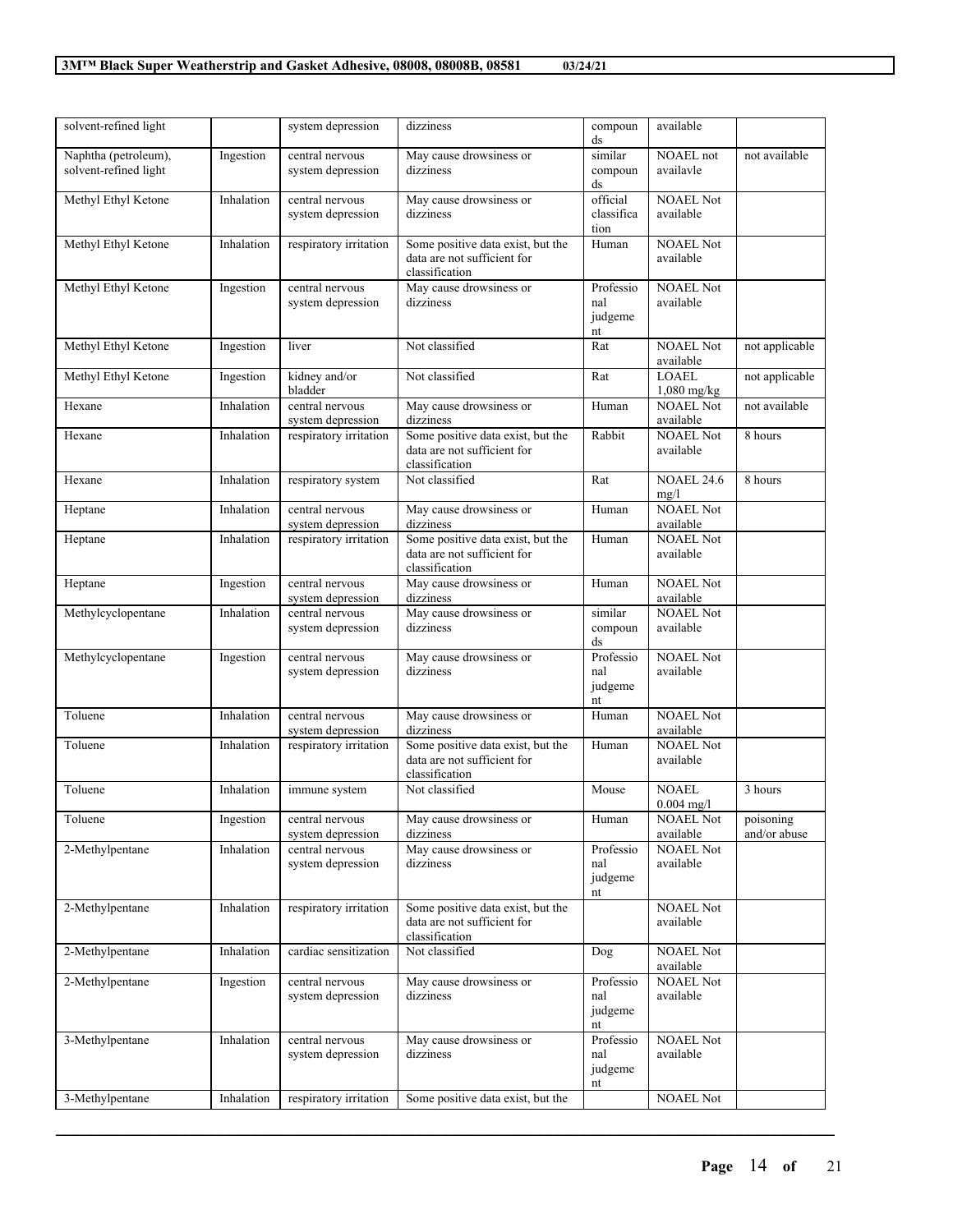|                        |            |                                      | data are not sufficient for<br>classification                                      |                                   | available                      |                          |
|------------------------|------------|--------------------------------------|------------------------------------------------------------------------------------|-----------------------------------|--------------------------------|--------------------------|
| 3-Methylpentane        | Inhalation | cardiac sensitization                | Not classified                                                                     | Dog                               | <b>NOAEL Not</b><br>available  |                          |
| 3-Methylpentane        | Ingestion  | central nervous<br>system depression | May cause drowsiness or<br>dizziness                                               | Professio<br>nal<br>judgeme<br>nt | <b>NOAEL Not</b><br>available  |                          |
| Magnesium Oxide        | Inhalation | respiratory system                   | Not classified                                                                     | Human                             | <b>NOAEL Not</b><br>available  |                          |
| Cyclohexane            | Inhalation | central nervous<br>system depression | May cause drowsiness or<br>dizziness                                               | Human<br>and<br>animal            | <b>NOAEL Not</b><br>available  |                          |
| Cyclohexane            | Inhalation | respiratory irritation               | Some positive data exist, but the<br>data are not sufficient for<br>classification | Human<br>and<br>animal            | <b>NOAEL Not</b><br>available  |                          |
| Cyclohexane            | Ingestion  | central nervous<br>system depression | May cause drowsiness or<br>dizziness                                               | Professio<br>nal<br>judgeme<br>nt | <b>NOAEL Not</b><br>available  |                          |
| Ethylbenzene           | Inhalation | central nervous<br>system depression | May cause drowsiness or<br>dizziness                                               | Human                             | <b>NOAEL Not</b><br>available  |                          |
| Ethylbenzene           | Inhalation | respiratory irritation               | Some positive data exist, but the<br>data are not sufficient for<br>classification | Human<br>and<br>animal            | <b>NOAEL Not</b><br>available  |                          |
| Ethylbenzene           | Ingestion  | central nervous<br>system depression | May cause drowsiness or<br>dizziness                                               | Professio<br>nal<br>judgeme<br>nt | <b>NOAEL Not</b><br>available  |                          |
| Methyl isobutyl ketone | Inhalation | central nervous<br>system depression | May cause drowsiness or<br>dizziness                                               | Human                             | $LOAEL$ <sub>0.1</sub><br>mg/l | 2 hours                  |
| Methyl isobutyl ketone | Inhalation | respiratory irritation               | May cause respiratory irritation                                                   | Human                             | NOAEL $0.9$<br>mg/l            | 7 minutes                |
| Methyl isobutyl ketone | Inhalation | vascular system                      | Not classified                                                                     | Dog                               | <b>NOAEL Not</b><br>available  | not available            |
| Methyl isobutyl ketone | Ingestion  | central nervous<br>system depression | May cause drowsiness or<br>dizziness                                               | Rat                               | <b>LOAEL 900</b><br>mg/kg      | not applicable           |
| Formaldehyde           | Inhalation | respiratory system                   | Causes damage to organs                                                            | Rat                               | <b>LOAEL 128</b><br>ppm        | 6 hours                  |
| Formaldehyde           | Inhalation | respiratory irritation               | Some positive data exist, but the<br>data are not sufficient for<br>classification | Human                             | <b>NOAEL Not</b><br>available  |                          |
| Methylene Chloride     | Dermal     | blood                                | Some positive data exist, but the<br>data are not sufficient for<br>classification | Rat                               | <b>NOAEL Not</b><br>available  | 4 hours                  |
| Methylene Chloride     | Inhalation | central nervous<br>system depression | May cause drowsiness or<br>dizziness                                               | Human                             | <b>NOAEL Not</b><br>available  | occupational<br>exposure |
| Methylene Chloride     | Inhalation | blood                                | Some positive data exist, but the<br>data are not sufficient for<br>classification | Human                             | <b>NOAEL Not</b><br>available  |                          |
| Methylene Chloride     | Inhalation | respiratory irritation               | Some positive data exist, but the<br>data are not sufficient for<br>classification |                                   | <b>NOAEL Not</b><br>available  |                          |

 $\overline{\phantom{a}}$ 

 $\overline{\phantom{0}}$ 

### **Specific Target Organ Toxicity - repeated exposure**

| Name                                          | Route      | Target Organ(s)                                                                                                   | Value                                                                  | <b>Species</b>           | <b>Test Result</b>            | Exposure<br><b>Duration</b> |
|-----------------------------------------------|------------|-------------------------------------------------------------------------------------------------------------------|------------------------------------------------------------------------|--------------------------|-------------------------------|-----------------------------|
| Naphtha (petroleum),<br>solvent-refined light | Inhalation | peripheral nervous<br>system                                                                                      | May cause damage to organs<br>though prolonged or repeated<br>exposure | similar<br>compoun<br>ds | <b>NOAEL</b> not<br>available | not available               |
| Methyl Ethyl Ketone                           | Dermal     | nervous system                                                                                                    | Not classified                                                         | Guinea<br>pig            | <b>NOAEL Not</b><br>available | 31 weeks                    |
| Methyl Ethyl Ketone                           | Inhalation | liver   kidney and/or<br>bladder   heart  <br>endocrine system  <br>gastrointestinal tract<br>bone, teeth, nails, | Not classified                                                         | Rat                      | <b>NOAEL 14.7</b><br>mg/l     | 90 days                     |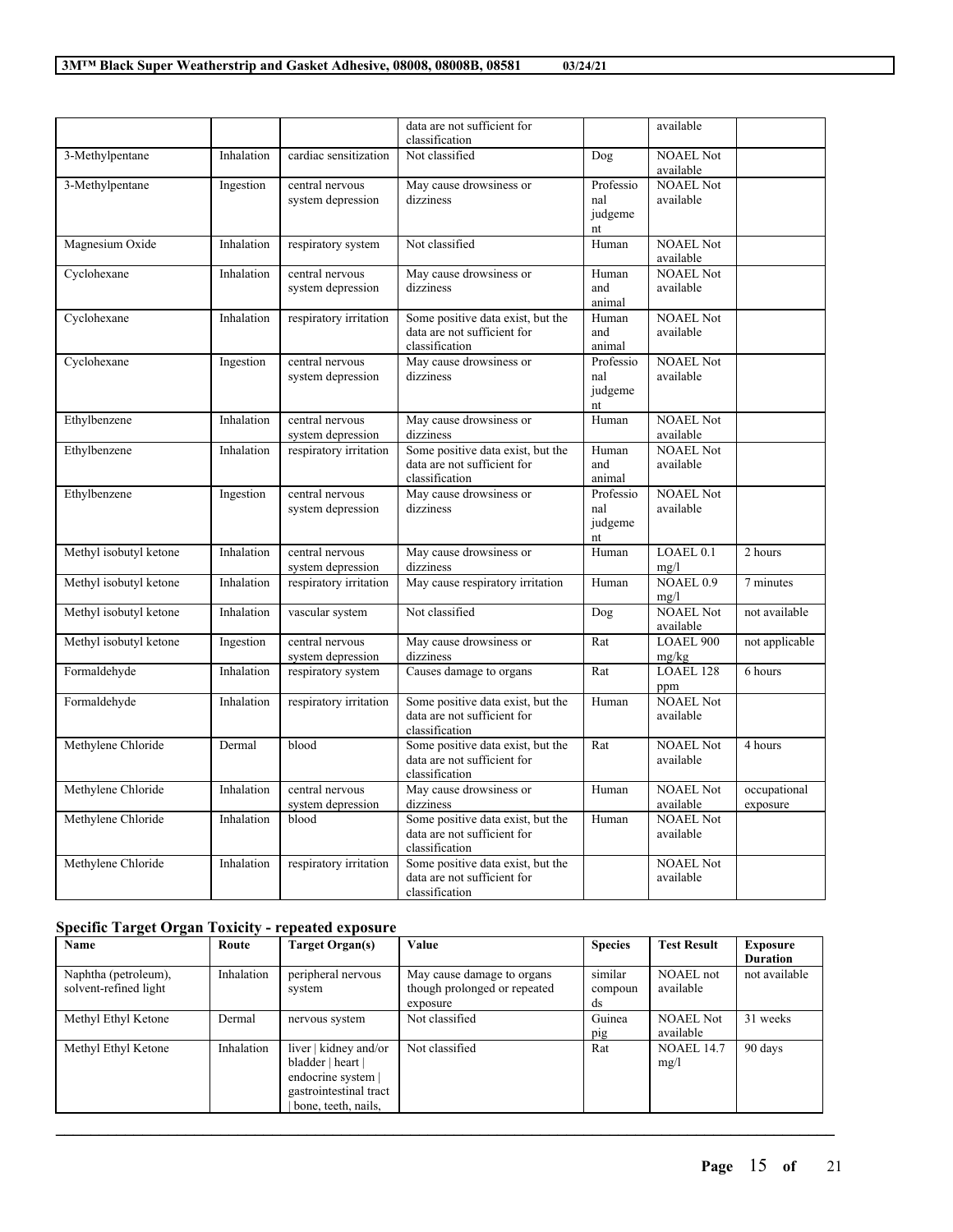|                     |            | and/or hair                                  |                                                                                    |                    |                               |                           |
|---------------------|------------|----------------------------------------------|------------------------------------------------------------------------------------|--------------------|-------------------------------|---------------------------|
|                     |            | hematopoietic                                |                                                                                    |                    |                               |                           |
|                     |            | system   immune                              |                                                                                    |                    |                               |                           |
|                     |            | system   muscles                             |                                                                                    |                    |                               |                           |
| Methyl Ethyl Ketone | Ingestion  | liver                                        | Not classified                                                                     | Rat                | <b>NOAEL Not</b><br>available | 7 days                    |
| Methyl Ethyl Ketone | Ingestion  | nervous system                               | Not classified                                                                     | Rat                | NOAEL 173<br>mg/kg/day        | 90 days                   |
| Hexane              | Inhalation | peripheral nervous                           | Causes damage to organs through                                                    | Human              | <b>NOAEL Not</b>              | occupational              |
|                     |            | system                                       | prolonged or repeated exposure                                                     |                    | available                     | exposure                  |
| Hexane              | Inhalation | respiratory system                           | Some positive data exist, but the<br>data are not sufficient for<br>classification | Mouse              | <b>LOAEL 1.76</b><br>mg/l     | 13 weeks                  |
| Hexane              | Inhalation | liver                                        | Not classified                                                                     | Rat                | <b>NOAEL Not</b><br>available | 6 months                  |
| Hexane              | Inhalation | kidney and/or<br>bladder                     | Not classified                                                                     | Rat                | <b>LOAEL 1.76</b><br>mg/l     | 6 months                  |
| Hexane              | Inhalation | hematopoietic<br>system                      | Not classified                                                                     | Mouse              | <b>NOAEL 35.2</b><br>mg/l     | 13 weeks                  |
| Hexane              | Inhalation | auditory system  <br>immune system  <br>eyes | Not classified                                                                     | Human              | <b>NOAEL Not</b><br>available | occupational<br>exposure  |
| Hexane              | Inhalation | heart   skin  <br>endocrine system           | Not classified                                                                     | Rat                | <b>NOAEL 1.76</b><br>mg/l     | 6 months                  |
| Hexane              | Ingestion  | peripheral nervous                           | Some positive data exist, but the                                                  | Rat                | NOAEL.                        | 90 days                   |
|                     |            | system                                       | data are not sufficient for                                                        |                    | 1,140                         |                           |
|                     |            |                                              | classification                                                                     |                    | mg/kg/day                     |                           |
| Hexane              | Ingestion  | endocrine system                             | Not classified                                                                     | Rat                | <b>NOAEL Not</b>              | 13 weeks                  |
|                     |            | hematopoietic<br>system   liver              |                                                                                    |                    | available                     |                           |
|                     |            | immune system                                |                                                                                    |                    |                               |                           |
|                     |            | kidney and/or                                |                                                                                    |                    |                               |                           |
|                     |            | bladder                                      |                                                                                    |                    |                               |                           |
| Heptane             | Inhalation | liver   nervous                              | Not classified                                                                     | Rat                | <b>NOAEL 12</b>               | 26 weeks                  |
|                     |            | system   kidney<br>and/or bladder            |                                                                                    |                    | mg/l                          |                           |
| Toluene             | Inhalation | auditory system                              | Causes damage to organs through                                                    | Human              | <b>NOAEL Not</b>              | poisoning                 |
|                     |            | eyes   olfactory<br>system                   | prolonged or repeated exposure                                                     |                    | available                     | and/or abuse              |
| Toluene             | Inhalation | nervous system                               | May cause damage to organs<br>though prolonged or repeated                         | Human              | <b>NOAEL Not</b><br>available | poisoning<br>and/or abuse |
|                     |            |                                              | exposure                                                                           |                    |                               |                           |
| Toluene             | Inhalation | respiratory system                           | Some positive data exist, but the                                                  | Rat                | LOAEL <sub>2.3</sub>          | 15 months                 |
|                     |            |                                              | data are not sufficient for                                                        |                    | mg/l                          |                           |
|                     |            |                                              | classification                                                                     |                    |                               |                           |
| Toluene             | Inhalation | heart   liver   kidney<br>and/or bladder     | Not classified                                                                     | Rat                | <b>NOAEL 11.3</b><br>mg/l     | 15 weeks                  |
| Toluene             | Inhalation | endocrine system                             | Not classified                                                                     | Rat                | NOAEL 1.1<br>mg/l             | 4 weeks                   |
| Toluene             | Inhalation | immune system                                | Not classified                                                                     | Mouse              | <b>NOAEL Not</b><br>available | 20 days                   |
| Toluene             | Inhalation | bone, teeth, nails,<br>and/or hair           | Not classified                                                                     | Mouse              | NOAEL 1.1<br>mg/l             | 8 weeks                   |
| Toluene             | Inhalation | hematopoietic<br>system   vascular<br>system | Not classified                                                                     | Human              | <b>NOAEL Not</b><br>available | occupational<br>exposure  |
| Toluene             | Inhalation | gastrointestinal tract                       | Not classified                                                                     | Multiple<br>animal | <b>NOAEL 11.3</b><br>mg/l     | 15 weeks                  |
|                     |            |                                              |                                                                                    | species            |                               |                           |
| Toluene             | Ingestion  | nervous system                               | Some positive data exist, but the                                                  | Rat                | NOAEL 625                     | 13 weeks                  |
|                     |            |                                              | data are not sufficient for<br>classification                                      |                    | mg/kg/day                     |                           |
| Toluene             | Ingestion  | heart                                        | Not classified                                                                     | Rat                | <b>NOAEL</b>                  | 13 weeks                  |
|                     |            |                                              |                                                                                    |                    | 2,500                         |                           |
|                     |            |                                              |                                                                                    |                    | mg/kg/day                     |                           |
| Toluene             | Ingestion  | liver   kidney and/or                        | Not classified                                                                     | Multiple<br>animal | <b>NOAEL</b>                  | 13 weeks                  |
|                     |            | bladder                                      |                                                                                    |                    | 2,500                         |                           |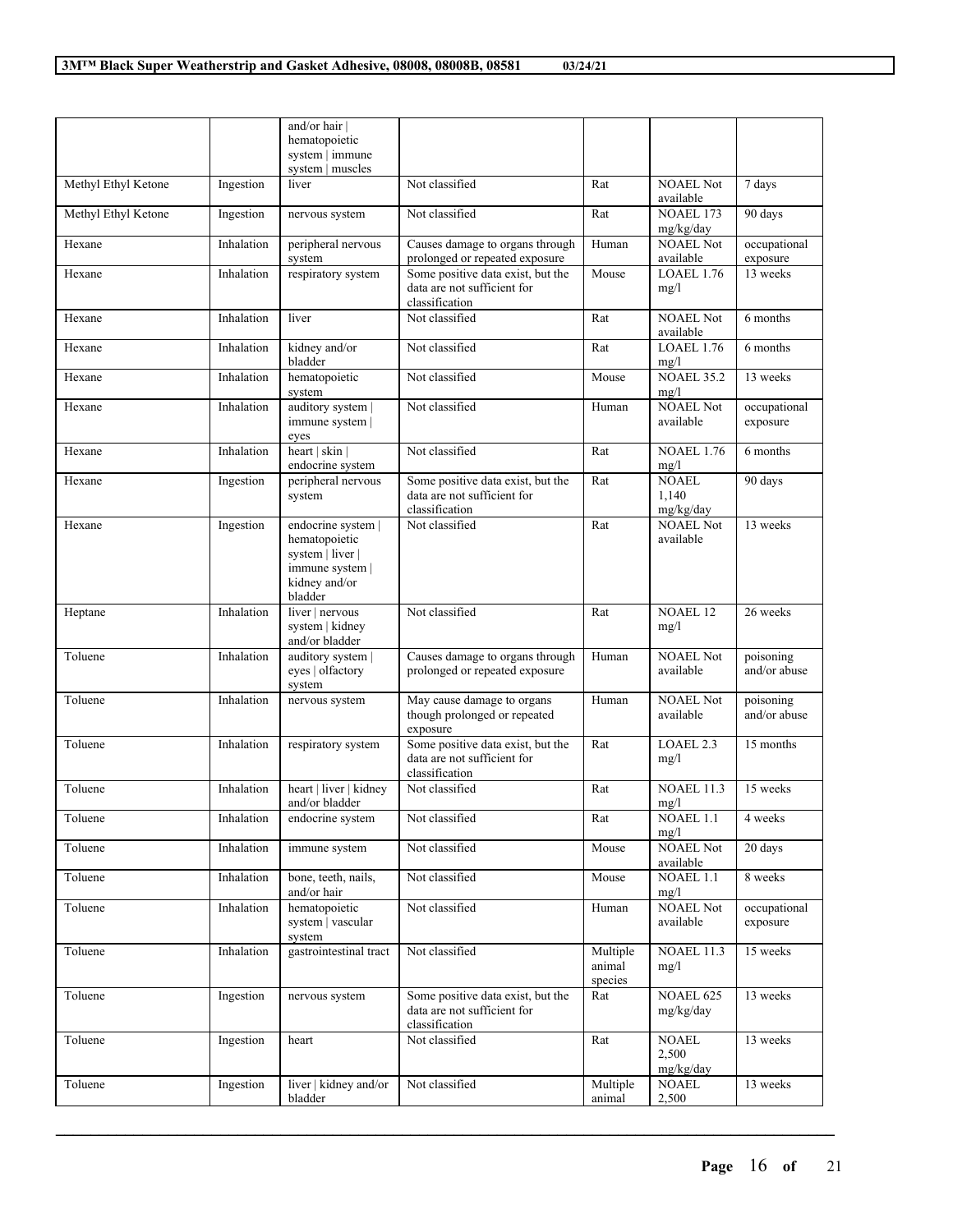|                        |            |                                                  |                                                                                    | species                       | mg/kg/day                     |           |
|------------------------|------------|--------------------------------------------------|------------------------------------------------------------------------------------|-------------------------------|-------------------------------|-----------|
| Toluene                | Ingestion  | hematopoietic<br>system                          | Not classified                                                                     | Mouse                         | NOAEL 600<br>mg/kg/day        | 14 days   |
| Toluene                | Ingestion  | endocrine system                                 | Not classified                                                                     | Mouse                         | <b>NOAEL 105</b><br>mg/kg/day | 28 days   |
| Toluene                | Ingestion  | immune system                                    | Not classified                                                                     | Mouse                         | <b>NOAEL 105</b><br>mg/kg/day | 4 weeks   |
| 2-Methylpentane        | Inhalation | peripheral nervous<br>system                     | Not classified                                                                     | Rat                           | NOAEL 5.3<br>mg/l             | 14 weeks  |
| 2-Methylpentane        | Ingestion  | peripheral nervous<br>system                     | Not classified                                                                     | Rat                           | <b>NOAEL Not</b><br>available | 8 weeks   |
| 2-Methylpentane        | Ingestion  | kidney and/or<br>bladder                         | Not classified                                                                     | Rat                           | <b>LOAEL</b><br>$2,000$ mg/kg | 28 days   |
| 3-Methylpentane        | Inhalation | peripheral nervous<br>system                     | Not classified                                                                     | Rat                           | NOAEL 5.3<br>mg/l             | 14 weeks  |
| 3-Methylpentane        | Ingestion  | peripheral nervous<br>system                     | Not classified                                                                     | Rat                           | <b>NOAEL Not</b><br>available | 8 weeks   |
| 3-Methylpentane        | Ingestion  | kidney and/or<br>bladder                         | Not classified                                                                     | Rat                           | <b>LOAEL</b><br>$2,000$ mg/kg | 28 days   |
| Cyclohexane            | Inhalation | liver                                            | Not classified                                                                     | Rat                           | <b>NOAEL 24</b><br>mg/l       | 90 days   |
| Cyclohexane            | Inhalation | auditory system                                  | Not classified                                                                     | Rat                           | NOAEL 1.7<br>mg/l             | 90 days   |
| Cyclohexane            | Inhalation | kidney and/or<br>bladder                         | Not classified                                                                     | Rabbit                        | NOAEL <sub>2.7</sub><br>mg/l  | 10 weeks  |
| Cyclohexane            | Inhalation | hematopoietic<br>system                          | Not classified                                                                     | Mouse                         | NOAEL 24<br>mg/l              | 14 weeks  |
| Cyclohexane            | Inhalation | peripheral nervous<br>system                     | Not classified                                                                     | Rat                           | NOAEL 8.6<br>mg/l             | 30 weeks  |
| Ethylbenzene           | Inhalation | kidney and/or<br>bladder                         | Some positive data exist, but the<br>data are not sufficient for<br>classification | Rat                           | $NOAEL$ 1.1<br>mg/l           | 2 years   |
| Ethylbenzene           | Inhalation | liver                                            | Some positive data exist, but the<br>data are not sufficient for<br>classification | Mouse                         | NOAEL 1.1<br>mg/l             | 103 weeks |
| Ethylbenzene           | Inhalation | hematopoietic<br>system                          | Not classified                                                                     | Rat                           | NOAEL 3.4<br>mg/l             | 28 days   |
| Ethylbenzene           | Inhalation | auditory system                                  | Not classified                                                                     | Rat                           | NOAEL 2.4<br>mg/l             | 5 days    |
| Ethylbenzene           | Inhalation | endocrine system                                 | Not classified                                                                     | Mouse                         | NOAEL 3.3<br>mg/l             | 103 weeks |
| Ethylbenzene           | Inhalation | gastrointestinal tract                           | Not classified                                                                     | Rat                           | NOAEL 3.3<br>mg/l             | 2 years   |
| Ethylbenzene           | Inhalation | bone, teeth, nails,<br>and/or hair  <br>muscles  | Not classified                                                                     | Multiple<br>animal<br>species | NOAEL 4.2<br>mg/l             | 90 days   |
| Ethylbenzene           | Inhalation | heart   immune<br>system   respiratory<br>system | Not classified                                                                     | Multiple<br>animal<br>species | NOAEL 3.3<br>mg/l             | 2 years   |
| Ethylbenzene           | Ingestion  | liver   kidney and/or<br>bladder                 | Not classified                                                                     | Rat                           | NOAEL 680<br>mg/kg/day        | 6 months  |
| Methyl isobutyl ketone | Inhalation | liver                                            | Not classified                                                                     | Rat                           | NOAEL 0.41<br>mg/l            | 13 weeks  |
| Methyl isobutyl ketone | Inhalation | heart                                            | Not classified                                                                     | Multiple<br>animal<br>species | NOAEL 0.8<br>mg/l             | 2 weeks   |
| Methyl isobutyl ketone | Inhalation | kidney and/or<br>bladder                         | Not classified                                                                     | Multiple<br>animal<br>species | NOAEL 0.4<br>mg/l             | 90 days   |
| Methyl isobutyl ketone | Inhalation | respiratory system                               | Not classified                                                                     | Multiple<br>animal<br>species | NOAEL 4.1<br>mg/l             | 14 weeks  |
| Methyl isobutyl ketone | Inhalation | endocrine system  <br>hematopoietic<br>system    | Not classified                                                                     | Multiple<br>animal<br>species | NOAEL 0.41<br>mg/l            | 90 days   |
| Methyl isobutyl ketone | Inhalation | nervous system                                   | Not classified                                                                     | Multiple<br>animal            | NOAEL 0.41<br>mg/l            | 13 weeks  |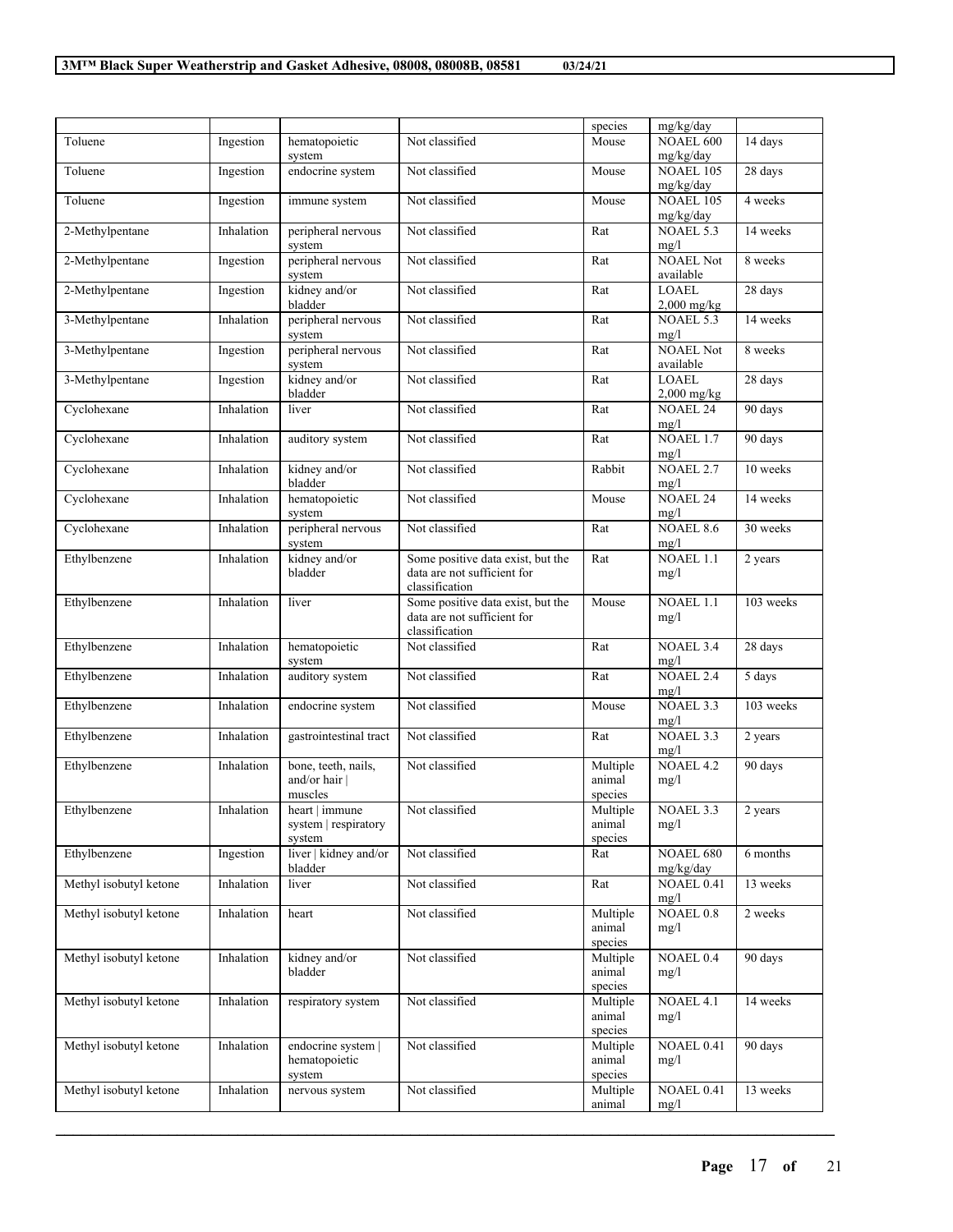|                        |            |                                                                                                       |                                                                                    | species                       |                                    |                          |
|------------------------|------------|-------------------------------------------------------------------------------------------------------|------------------------------------------------------------------------------------|-------------------------------|------------------------------------|--------------------------|
| Methyl isobutyl ketone | Ingestion  | endocrine system  <br>hematopoietic<br>system   liver  <br>kidney and/or<br>bladder                   | Not classified                                                                     | Rat                           | <b>NOAEL</b><br>1,000<br>mg/kg/day | 13 weeks                 |
| Methyl isobutyl ketone | Ingestion  | heart   immune<br>system   muscles  <br>nervous system  <br>respiratory system                        | Not classified                                                                     | Rat                           | <b>NOAEL</b><br>1,040<br>mg/kg/day | 120 days                 |
| Carbon Black           | Inhalation | pneumoconiosis                                                                                        | Not classified                                                                     | Human                         | <b>NOAEL Not</b><br>available      | occupational<br>exposure |
| Formaldehyde           | Dermal     | respiratory system                                                                                    | Not classified                                                                     | Mouse                         | <b>NOAEL 80</b><br>mg/kg/day       | 60 weeks                 |
| Formaldehyde           | Inhalation | respiratory system                                                                                    | Causes damage to organs through<br>prolonged or repeated exposure                  | Rat                           | NOAEL 0.3<br>ppm                   | 28 months                |
| Formaldehyde           | Inhalation | liver                                                                                                 | Not classified                                                                     | Rat                           | NOAEL 20<br>ppm                    | 13 weeks                 |
| Formaldehyde           | Inhalation | hematopoietic<br>system                                                                               | Not classified                                                                     | Mouse                         | <b>NOAEL 15</b><br>ppm             | 3 weeks                  |
| Formaldehyde           | Inhalation | nervous system                                                                                        | Not classified                                                                     | Mouse                         | <b>NOAEL 10</b><br>ppm             | 13 weeks                 |
| Formaldehyde           | Inhalation | endocrine system  <br>immune system  <br>muscles   kidney<br>and/or bladder                           | Not classified                                                                     | Rat                           | <b>NOAEL 15</b><br>ppm             | 28 months                |
| Formaldehyde           | Inhalation | gastrointestinal tract                                                                                | Not classified                                                                     | Rat                           | <b>NOAEL 15</b><br>ppm             | 2 years                  |
| Formaldehyde           | Inhalation | eyes   vascular<br>system                                                                             | Not classified                                                                     | Rat                           | <b>NOAEL 14.3</b><br>ppm           | 2 years                  |
| Formaldehyde           | Inhalation | heart                                                                                                 | Not classified                                                                     | Mouse                         | <b>NOAEL 14.3</b><br>ppm           | 2 years                  |
| Formaldehyde           | Ingestion  | liver                                                                                                 | Not classified                                                                     | Rat                           | <b>NOAEL 300</b><br>mg/kg/day      | 2 years                  |
| Formaldehyde           | Ingestion  | immune system                                                                                         | Not classified                                                                     | Rat                           | <b>NOAEL 20</b><br>mg/kg/day       | 4 weeks                  |
| Formaldehyde           | Ingestion  | kidney and/or<br>bladder                                                                              | Not classified                                                                     | Rat                           | <b>NOAEL 15</b><br>mg/kg/day       | 24 months                |
| Formaldehyde           | Ingestion  | nervous system                                                                                        | Not classified                                                                     | Rat                           | <b>NOAEL 109</b><br>mg/kg/day      | 2 years                  |
| Formaldehyde           | Ingestion  | heart   endocrine<br>system  <br>hematopoietic<br>system   respiratory<br>system   vascular<br>system | Not classified                                                                     | Rat                           | <b>NOAEL 300</b><br>mg/kg/day      | 2 years                  |
| Formaldehyde           | Ingestion  | skin   muscles   eyes                                                                                 | Not classified                                                                     | Rat                           | <b>NOAEL 109</b><br>mg/kg/day      | 2 years                  |
| Methylene Chloride     | Inhalation | kidney and/or<br>bladder                                                                              | Some positive data exist, but the<br>data are not sufficient for<br>classification | Rat                           | LOAEL 6.95<br>mg/l                 | 2 years                  |
| Methylene Chloride     | Inhalation | liver                                                                                                 | Some positive data exist, but the<br>data are not sufficient for<br>classification | Rat                           | <b>NOAEL 0.17</b><br>mg/l          | 2 years                  |
| Methylene Chloride     | Inhalation | respiratory system                                                                                    | Some positive data exist, but the<br>data are not sufficient for<br>classification | Multiple<br>animal<br>species | LOAEL 35<br>mg/l                   | 8 weeks                  |
| Methylene Chloride     | Inhalation | heart                                                                                                 | Not classified                                                                     | Human                         | <b>NOAEL Not</b><br>available      |                          |
| Methylene Chloride     | Inhalation | immune system                                                                                         | Not classified                                                                     | Rat                           | <b>NOAEL 18</b><br>mg/l            | 28 days                  |
| Methylene Chloride     | Ingestion  | liver                                                                                                 | Some positive data exist, but the<br>data are not sufficient for<br>classification | Rat                           | <b>LOAEL</b><br>1,200<br>mg/kg/day | 3 months                 |
| Methylene Chloride     | Ingestion  | blood                                                                                                 | Not classified                                                                     | Rat                           | <b>NOAEL 249</b><br>mg/kg/day      | 2 years                  |
| Methylene Chloride     | Ingestion  | kidney and/or                                                                                         | Not classified                                                                     | Rat                           | <b>NOAEL</b>                       | 3 months                 |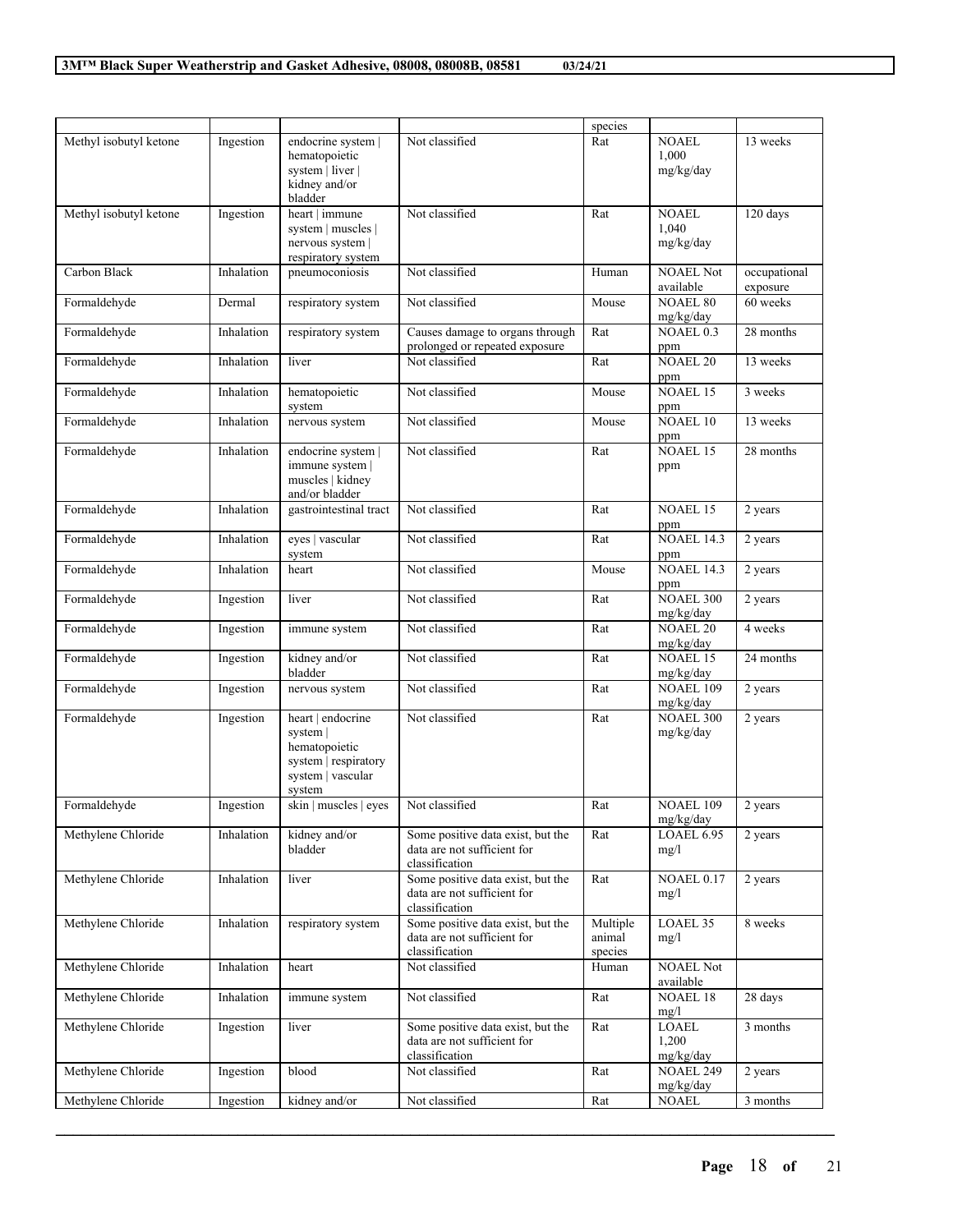|                    |           | bladder |                |     | 1.469<br>mg/kg/day     |           |
|--------------------|-----------|---------|----------------|-----|------------------------|-----------|
| Methylene Chloride | Ingestion | eves    | Not classified | Rat | NOAEL 249<br>mg/kg/day | 104 weeks |

### **Aspiration Hazard**

| Name                                       | Value                                                                           |
|--------------------------------------------|---------------------------------------------------------------------------------|
| Naphtha (petroleum), solvent-refined light | Aspiration hazard                                                               |
| Hexane                                     | Aspiration hazard                                                               |
| Heptane                                    | Aspiration hazard                                                               |
| Methylcyclopentane                         | Aspiration hazard                                                               |
| Toluene                                    | Aspiration hazard                                                               |
| 2-Methylpentane                            | Aspiration hazard                                                               |
| 3-Methylpentane                            | Aspiration hazard                                                               |
| Cyclohexane                                | Aspiration hazard                                                               |
| Ethylbenzene                               | Aspiration hazard                                                               |
| Methyl isobutyl ketone                     | Some positive data exist, but the data are not sufficient for<br>classification |

Please contact the address or phone number listed on the first page of the SDS for additional toxicological information **on this material and/or its components.**

# **SECTION 12: Ecological information**

### **Ecotoxicological information**

Please contact the address or phone number listed on the first page of the SDS for additional ecotoxicological information on this material and/or its components.

## **Chemical fate information**

Please contact the address or phone number listed on the first page of the SDS for additional chemical fate information on this material and/or its components.

## **SECTION 13: Disposal considerations**

### **13.1. Disposal methods**

Dispose of contents/ container in accordance with the local/regional/national/international regulations.

Incinerate uncured product in a permitted waste incineration facility. As a disposal alternative, utilize an acceptable permitted waste disposal facility. Empty drums/barrels/containers used for transporting and handling hazardous chemicals (chemical substances/mixtures/preparations classified as Hazardous as per applicable regulations) shall be considered, stored, treated & disposed of as hazardous wastes unless otherwise defined by applicable waste regulations. Consult with the respective regulating authorities to determine the available treatment and disposal facilities.

 $\mathcal{L}_\mathcal{L} = \mathcal{L}_\mathcal{L} = \mathcal{L}_\mathcal{L} = \mathcal{L}_\mathcal{L} = \mathcal{L}_\mathcal{L} = \mathcal{L}_\mathcal{L} = \mathcal{L}_\mathcal{L} = \mathcal{L}_\mathcal{L} = \mathcal{L}_\mathcal{L} = \mathcal{L}_\mathcal{L} = \mathcal{L}_\mathcal{L} = \mathcal{L}_\mathcal{L} = \mathcal{L}_\mathcal{L} = \mathcal{L}_\mathcal{L} = \mathcal{L}_\mathcal{L} = \mathcal{L}_\mathcal{L} = \mathcal{L}_\mathcal{L}$ 

# **SECTION 14: Transport Information**

For Transport Information, please visit http://3M.com/Transportinfo or call 1-800-364-3577 or 651-737-6501.

# **SECTION 15: Regulatory information**

## **15.1. US Federal Regulations**

Contact 3M for more information.

### **EPCRA 311/312 Hazard Classifications:**

**Physical Hazards**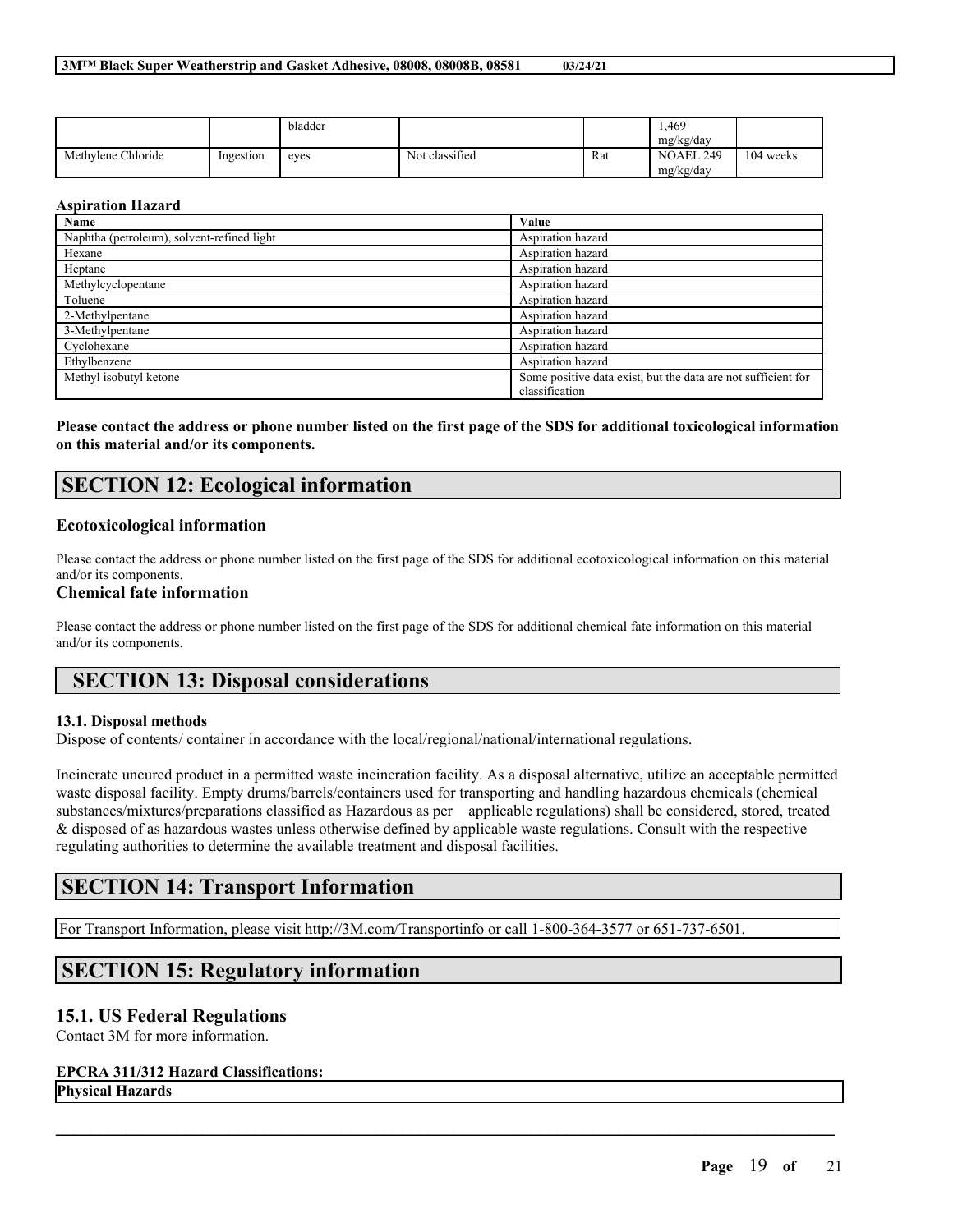Flammable (gases, aerosols, liquids, or solids) **Health Hazards Carcinogenicity** Reproductive toxicity Respiratory or Skin Sensitization Serious eye damage or eye irritation Skin Corrosion or Irritation Specific target organ toxicity (single or repeated exposure)

### Section 313 Toxic Chemicals subject to the reporting requirements of that section and 40 CFR part 372 (EPCRA):

| Ingredient             | <b>C.A.S. No</b> | $\%$ by Wt              |
|------------------------|------------------|-------------------------|
| Toluene                | 108-88-3         | Trade Secret $\leq 10$  |
| Cyclohexane            | $110 - 82 - 7$   | Trade Secret $\leq 5$   |
| Hexane                 | $110 - 54 - 3$   | Trade Secret 7 - 30     |
| Ethylbenzene           | $100 - 41 - 4$   | Trade Secret 0.1 -      |
| Methyl isobutyl ketone | $108 - 10 - 1$   | Trade Secret $\leq 0.7$ |

#### **This material contains a chemical which requires export notification under TSCA Section 12[b]:**

| Ingredient (Category if applicable) | C.A.S. No | Regulation                            | Status     |
|-------------------------------------|-----------|---------------------------------------|------------|
| Methylene Chloride                  | $75-09-2$ | Toxic Substances Control Act (TSCA) 6 | Applicable |
|                                     |           | Banned or Restricted Use Chemicals    |            |

#### **Additional TSCA Information**

| <b>Components</b>  | CAS No    | <b>Additional Information</b>                                                                                                                                                                            |
|--------------------|-----------|----------------------------------------------------------------------------------------------------------------------------------------------------------------------------------------------------------|
| Methylene Chloride | $75-09-2$ | This chemical/product is not and cannot be distributed in<br>commerce (as defined in TSCA section $3(5)$ ) or processed (as<br>defined in TSCA section $3(13)$ for consumer paint or coating<br>removal. |

## **15.2. State Regulations**

Contact 3M for more information.

## **15.3. Chemical Inventories**

The components of this product are in compliance with the chemical notification requirements of TSCA. All required components of this product are listed on the active portion of the TSCA Inventory.

Contact 3M for more information.

## **15.4. International Regulations**

Contact 3M for more information.

**This SDS has been prepared to meet the U.S. OSHA Hazard Communication Standard, 29 CFR 1910.1200.**

# **SECTION 16: Other information**

#### **NFPA Hazard Classification**

**Health:** 2 **Flammability:** 3 **Instability:** 0 **Special Hazards:** None

National Fire Protection Association (NFPA) hazard ratings are designed for use by emergency response personnel to address